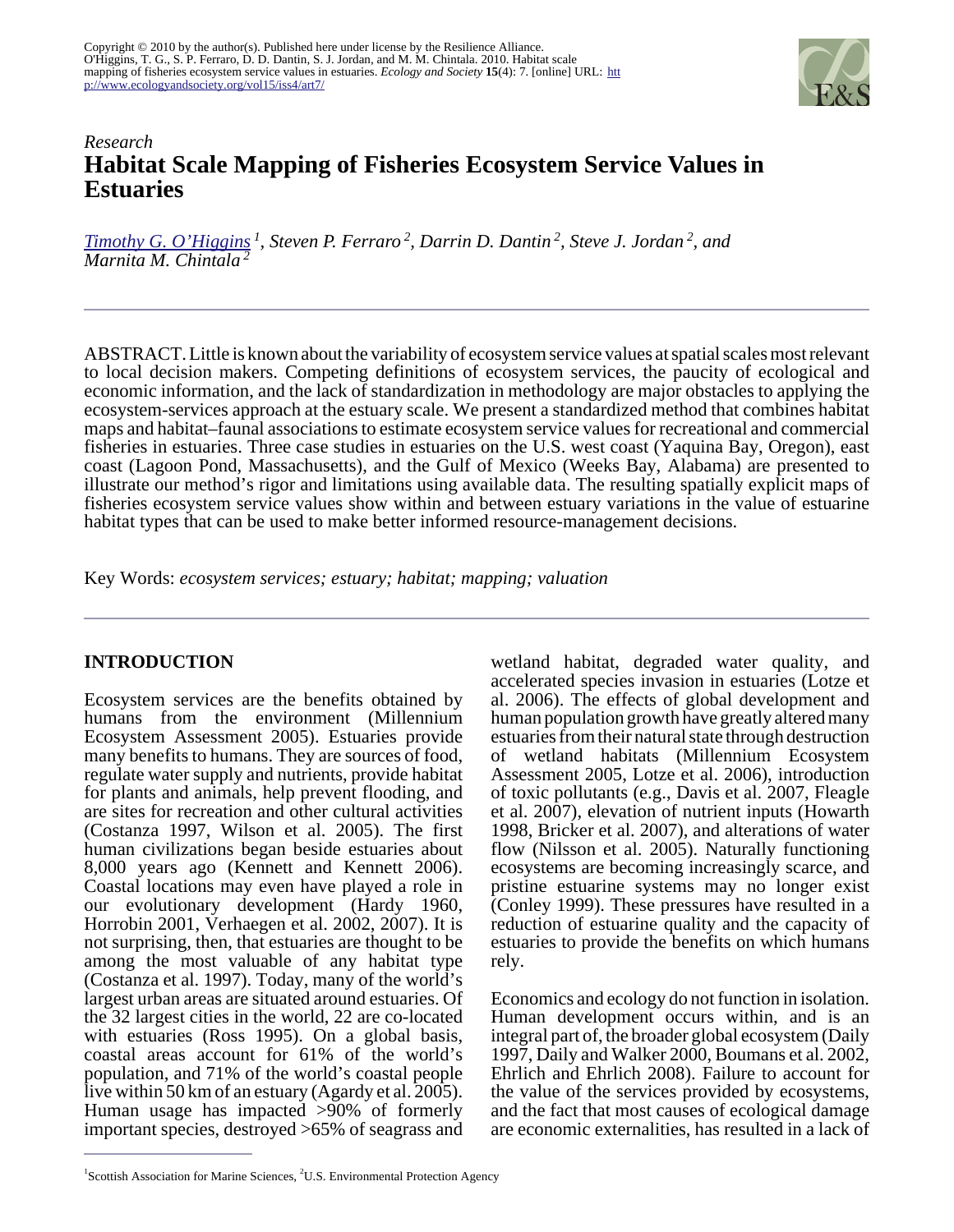effective policies to deal with ecological destruction and contributed to the decline of estuarine habitats. As a result, it is now clear that people must recognize the benefits obtained by humans from ecosystems (Millennium Ecosystem Assessment 2005) to account for the ecological costs of our actions and the tradeoffs involved in development decisions (Wallace 2007). The science of ecological economics is gaining increasing attention in academia, in government policy (European Union 2008), from major corporations (Bishop et al. 2008), and from nongovernmental organizations (Nelson et al. 2009). A growing number of studies have estimated economic values for various estuarine ecosystems (e.g., Johnston et al. 2002, Hazen and Sawyer 2008, Kroeger and McMurray 2008), yet there are still considerable theoretical and practical challenges to applications of the ecosystem-services approach that require novel ideas from economists and ecologists (Daily and Ehrlich 1999).

It is convenient to create a typology of ecosystem services to quantify the benefits provided by ecosystems. A widely accepted typology is that of the Millennium Ecosystem Assessment (MEA; 2003), which recognizes four types of services:

- **1.** Provisioning services, including the production of food, fiber, and freshwater.
- **2.** Regulating services such as climate regulation, and air-quality regulation.
- **3.** Cultural services, including the spiritual, religious, aesthetic, and educational values of nature.
- **4.** Supporting services,such as nutrient cycling, photosynthesis, and refugia functions.

 In the ecosystem-services framework based on the MEA typology, the sum of these four types of services measured as Economic Values (EV) is the Total Economic Value (TEV) of an ecosystem. However, the MEA ecosystem-services typology is not universally accepted. Boyd and Banzhaf (2007) and Wallace (2007) have pointed out the danger of confusing "means" and "ends," which can lead to "double counting." For example, the distinction between the refugia function of an eelgrass (*Zostera marina*) bed, a supporting service, as a "means" toward the "end" of commercial fishing, a provisioning service, is not explicit in the MEA typology. Thus, economic valuation of both

refugium and fisheries values would constitute double counting. To address the potential for double counting in the MEA approach, Boyd and Banzhaf (2007) propose a framework based on "final services," defined as "those components of nature directly used or enjoyed by humans." They argue that taking inventory of stocks of ecosystem components is a more legitimate approach to valuation, and that recreational services are not ecosystem services, but benefits to which ecosystems provide inputs. However, the interconnectedness of ecosystem components and processes means that there is not always a clear distinction between means and ends (Costanza 2008). To some degree, the choice of typology may depend on the scope of particular study or the spatial scale under consideration (Costanza 2008, Fisher and Turner 2008). Here, we focus on recreationaland commercial-use values. Recreational use measures an end value that reflects various intermediate services and can be achieved through various means.

Of the four MEA service categories, generally only provisioning services have market values. Although markets are developing for some other services, e.g., carbon storage (Nordhaus 2008), most remain outside the economic framework and, some, such as religious and spiritual functions of nature, lie beyond the scope of economic enquiry (Norgaard et al. 1998). Values for ecosystem services that do not have markets are measured using nonmarketvaluation techniques (see Champ et al. 2003 for a review). These methods generally measure consumer surplus, that is, the amount individuals would be willing to pay for a given good or service in addition to what they already spend to obtain that good (Marshall 1890). Similarly, producer surplus is the benefit producers of a good receive over and above the amount the costs incurred to produce that good.

The lack of markets for many ecosystem services is a major obstacle to comprehensive economic evaluations of estuaries (Pendleton et al. 2007). Wilson et al. (2005) identified 242 potentially valuable ecosystem goods and services from 23 coastal landscape features and habitats. Of these, only 33 had published economic values. As a result, the reliability of benefits transfer, i.e., using measured values from one study site and transferring them to another, is difficult to apply in coastal areas where the paucity of data can lead to unreliable results. Nevertheless, in the absence of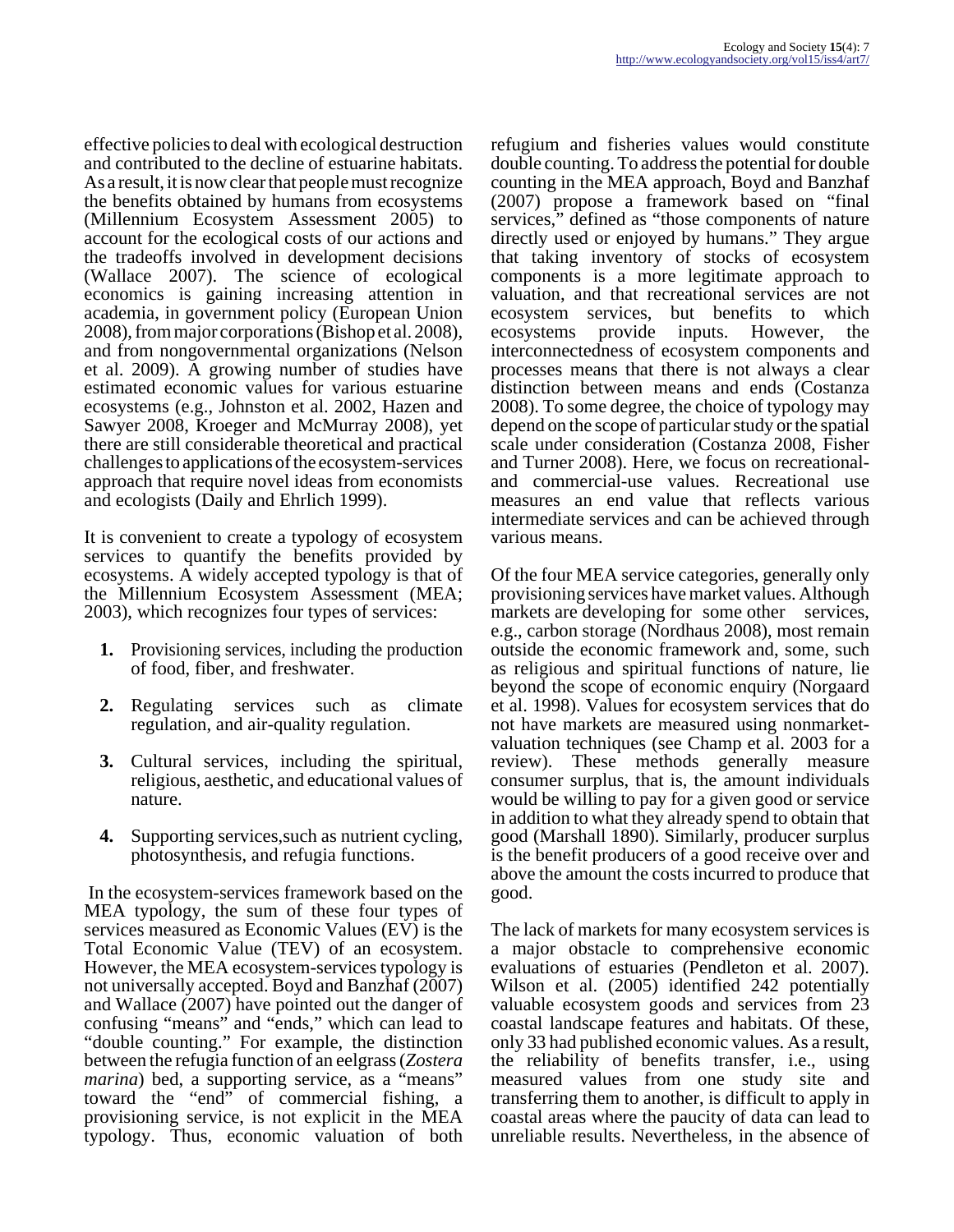site-specific primary studies, benefits transfer is commonly employed (e.g., Costanza et al. 1997, Troy and Wilson 2006). Benefit transfer is generally conducted in one of two ways: (1) direct transfer of a value from a study in a site similar to the site being studied, or (2) the use of meta-analysis, where a statistical model of valuation studies with different characteristics is used to predict a value for the site being studied. In an extensive meta-analysis of wetland valuation literature, Woodward and Wui (2001) conclude that the use of benefits transfer of wetland values based on previous studies is an imprecise science and stress the need for sitespecific studies. In a more recent analysis, Brander et al. (2006) state that the average error in value transfer for wetland studies using meta-analysis is 74%. However, where primary data are not available, benefit transfer often represents the best available option.

Spatially explicit studies of ecosystem service values have extensively employed benefits transfer. These studies have been at coarse spatial scales covering large geographic areas (Costanza et al. 1997, Troy and Wilson 2006). For example, Costanza et al. used a global land-cover use dataset with 1<sup>°</sup> latitude x 1<sup>°</sup> longitude spatial resolution. In practice, most land-development and resourcemanagement decisions are made at the local level where information is needed at much finer spatial scales. This requires spatially differentiating EV within the geographic domain of interest; such finescale mapping of ecosystem services has received little attention and as such requires innovative new methods. Estuarine ecosystems are typically comprised of several habitat types such as emergent marshes, and vegetated and unvegetated intertidal and subtidal habitats. These habitats exhibit differing physical, biological, and chemical properties and processes and, thus, have different ecological values. The complexity of habitat structure determines the diversity and composition of organisms occurring (Hosack et al. 2006). The estuarine nursery concept now recognizes that specific habitats within estuaries can be of greater importance to juvenile fish (Dahlgren et al. 2006). Habitats containing complex structures such as eelgrass beds, emergent marsh, oyster (*Ostreidae*) reefs, or cobble, may provide refuge for juveniles of species (Amaral et al. 2009, Franca et al. 2009) and some habitats may provide increased prey availability (Holsman et al. 2006, Wouters and

Cabral 2009). Different estuarine habitats support different faunal communities over relatively small spatial scales (Hemminga and Duarte 2000, Jackson et al. 2001, Ferraro and Cole 2004). Furthermore, the faunal–habitat associations may be consistent in relative terms despite climatic and environmental variability (Ferraro and Cole 2007). As such, habitats may be considered as individual subsystems within the larger estuarine ecosystems, and their differing ecological values likely support differing economic value. Thus, because of their functionally discrete physical and biological properties, certain habitat templates may serve as sensible and useful ecological units upon which to estimate EV, and by their summation, TEV, for all or selected portions of estuaries.

With increasing emphasis on including valuation in natural-sciences research to aid with decision making, there is a necessity to develop rigorous and widely applicable methods to capture the spatial variability in ecosystem-services supply. Here, we present the results of a pilot project examining the feasibility of using a habitat-template approach, and existing data to map the distribution of recreational and commercial fisheries ecosystem service values in estuaries. The aim of this fine-scale mapping of ecosystem service values is to allow local decision makers to make better informed decisions involving tradeoffs in projects where changes in the area of estuarine habitat types are likely to occur. We present a testable model for fine-scale mapping of ecosystem services. The goal of the approach was to generate spatially explicit valuation estimates on the spatial scales of habitats within estuaries. We applied the method to three case-study estuaries. Using existing data, we estimated the value of consumer and producer surplus of the major recreational and commercial fisheries in each estuary. Recreational-use values capture values of a whole bundle of services as defined by the MEA, including services from all four MEA categories and, as such, are a useful, practical way of evaluating ecosystem-service supply. We applied a simple additive model to assign values per unit area to different habitat types within each estuary, based on existing maps and habitat–fauna relationships. The results are presented in the context of the MEA (2005) ecosystem service as well as the Boyd and Banzhaf (2007) final services framework.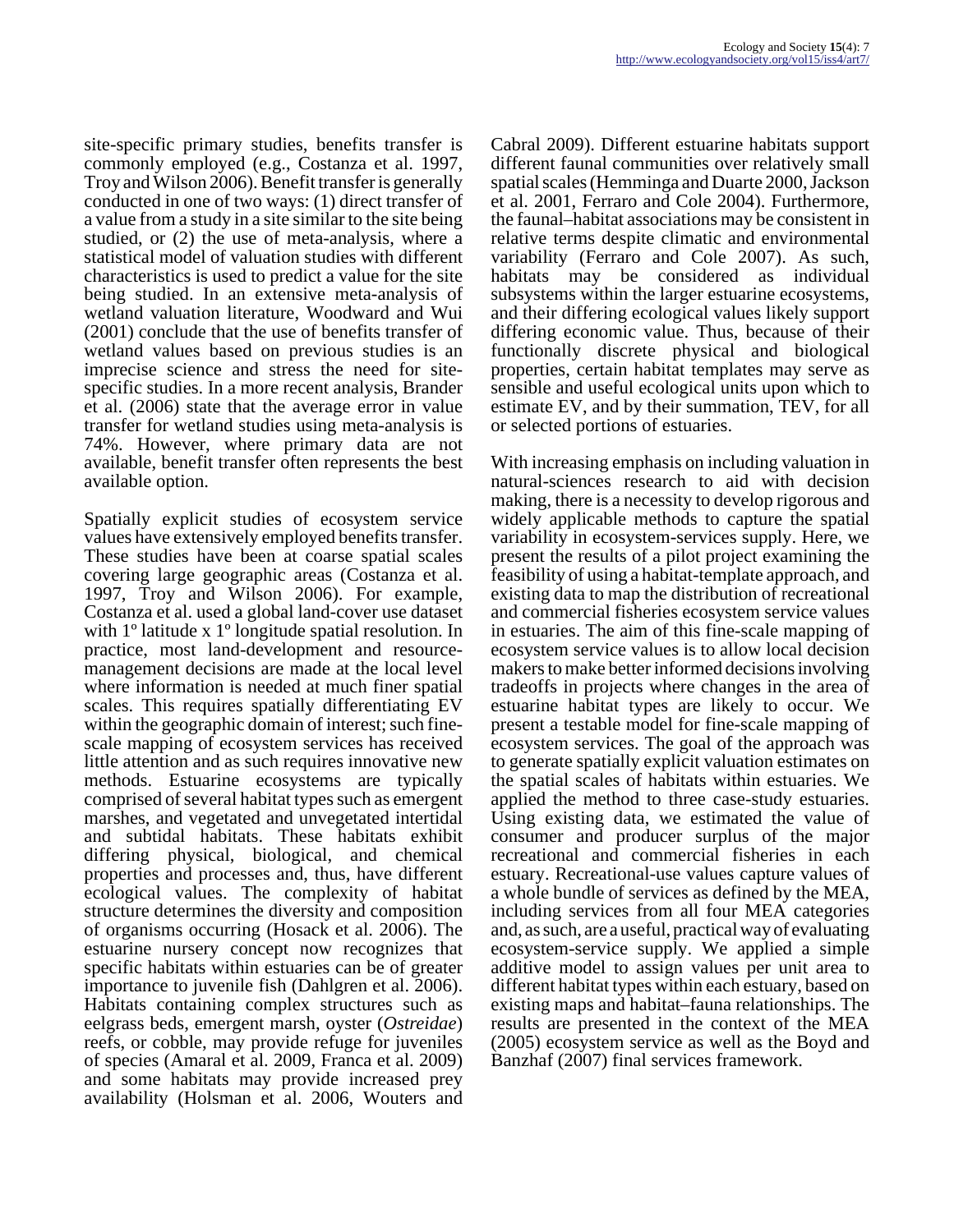# **METHODS**

Our three case-study sites are on the U.S. west coast (Yaquina Bay, Oregon), Gulf coast (Weeks Bay, Alabama), and east coast (Lagoon Pond, Massachusetts) (Fig. 1). Here, we outline the general methodology for economic evaluation and mapping as well as specific details of the methods as they applied to each estuary.

Yaquina Bay  $(44^{\circ} 36^{\prime} N, 124^{\circ} W)$  is a macrotidal estuary flowing into the Pacific Ocean at Newport, Oregon. The bay lies at the mouth of the Yaquina River and has a predominantly forested watershed of 655 km<sup>2</sup> (Sigleo and Frick 2007). The estuary covers an area of  $\sim 18 \text{ km}^2$ , of which 40% is subtidal channel and 60% is intertidal flats and marshes. Yaquina Bay is a well-studied estuary. A recently compiled bibliography (Webster and Hiveley 2006) contains 1,244 articles relating to the estuary.<br>Yaquina Bay is strongly influenced by Yaquina Bay is strongly influenced by oceanographic conditions, including annual and super-annual cycles in climate and upwelling (Hickey and Banas 2003). The estuary receives large loads of nutrients, predominantly from the marine end, and is not thought to be eutrophied (Sigleo et al. 2005, Brown and Ozretich 2009).

The Yaquina estuary has supported subsistence fisheries for at least two millennia (Tveskov and Erlandson 2003). Since European settlement, and until fairly recently, the principal local economic activity has been natural-resource extraction. However, recent natural-resource declines have shifted the local economy to an increased dependence on tourism (Huppert et al. 2003). Tourism is largely centered around recreational outdoor activities including fishing, crabbing, and clamming (Parrish and Litle 2001). The most important local commercial fishery is for Dungeness crab (*Cancer magister*).

Weeks Bay, Alabama, in the northern Gulf of Mexico (30 $\degree$  45' N, 87 $\degree$  88' W), is a subestuary of Mobile Bay (Stutes et al. 2006). Its surface area is ~8 km². The Weeks Bay watershed covers about 512 km². The bay experiences slightly elevated nutrient concentrations relative to similar systems, possibly because of its largely agricultural watershed (Cebrian and Valiela 1999). Salinity in the bay is primarily controlled by freshwater flow from two river discharges and from tidal exchange

with Mobile Bay (Shroeder et al. 1990, 1992). Weeks Bay is designated as a National Estuarine Sanctuary and receives additional protection because of its classification as a National Estuarine Research Reserve. The natural shoreline is fringed by a combination of salt marsh, forested wetland, and beach. Shoreline alteration is minimal and mostly restricted to dock structures within pockets of residential development along the southeast, southwest, and northeast shores.

Lagoon Pond, Massachusetts (41° 26' N, 70° 35' W) lies on the northern shore of Martha's Vineyard, between the towns of Oak Bluffs and Tisbury. The pond is 2.1  $km^2$  in area, with a watershed of 15.6  ${\rm \bar{k}}$ m $^2$ . The pond receives nitrogen loadings both from acid rain and the surrounding land use (Gaines 1986). Mean depth at low water is 2.83 m, with a tidal range of 0.53 m. The pond supports a recreational and small commercial shellfish industry for bay scallops (*Argopecten irradians*), quahog (*Mercenaria mercenaria*), and soft-shell clam (*Mya arenaria*). Shellfish in the pond are actively managed by the Martha's Vineyard Shellfish Group. The towns of Oak Bluffs and Tisbury conduct municipal aquaculture programs (Carman et al. 2009), including seeding of bay scallops and quahogs, as well as culturing the seed shellfish through their first growing season and their release into the wild in the fall of each year. Traditionally the bay scallop fishery provided an important but highly variable source of income to local fishermen. Bay scallop fisheries throughout Massachusetts reached a peak in the mid 1950s, and have since been in general decline (McFarlane 1999).

The goal of our methodology was to render economic value in spatially explicit format on the scale of individual habitat types using ecological data, to assess the feasibility and utility of fine-scale ecosystem-services mapping. The method required three types of data: (1) economic data, (2) geographical data, and (3) biological data. Figure 2 shows a conceptual diagram of information flow required to construct our economic-value maps. Table 1 summarizes the fisheries valued, the methods used for valuation and mapping, and the habitats valued for each estuary. Specific details of the methodology used in each estuary are presented below.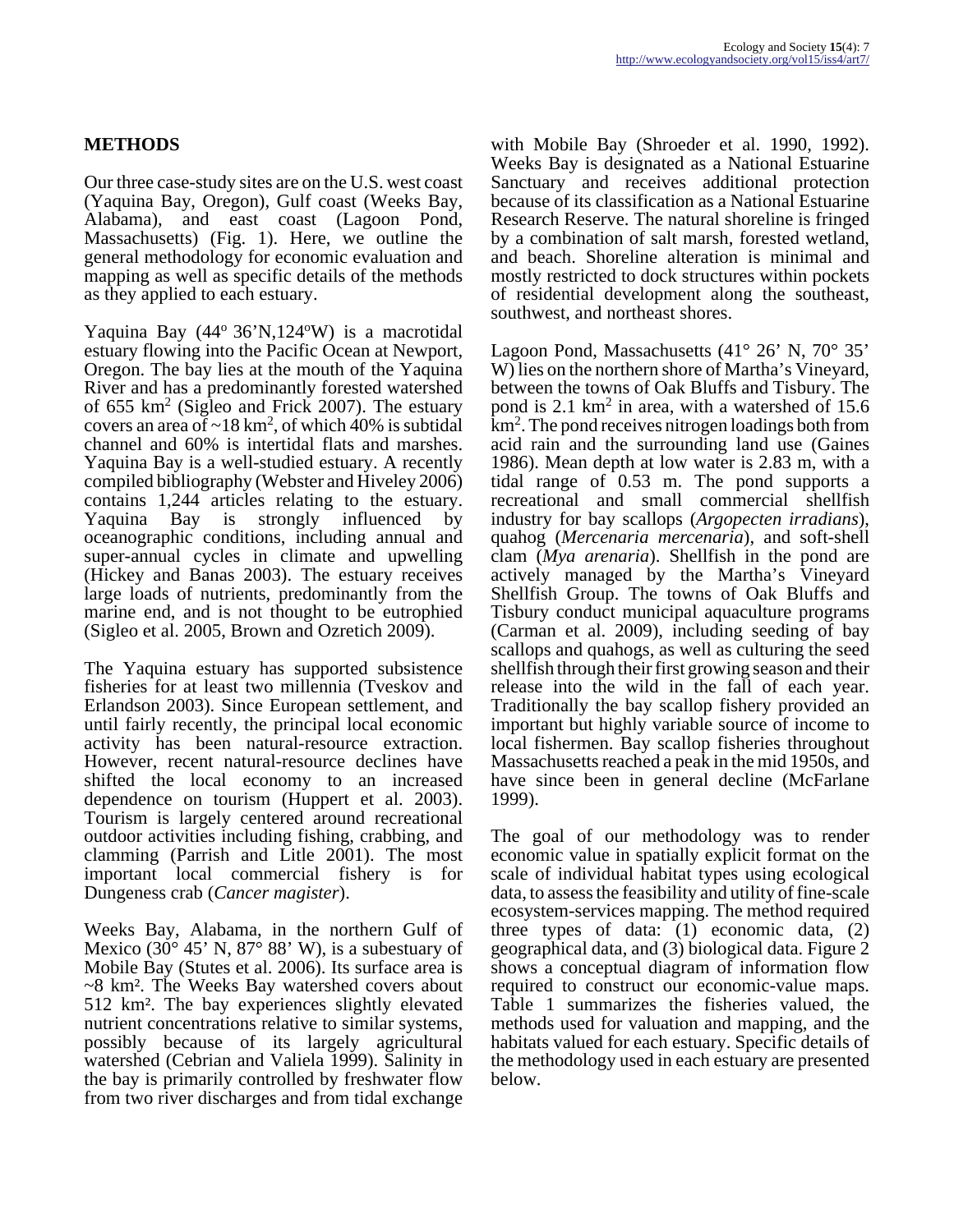**Fig. 1.** (A) Location of the three estuarine study sites showing one on each coast of the conterminous U. S. (B) Lagoon Pond, Martha's Vineyard, showing location of eelgrass habitat. (C) Yaquina Bay, Oregon, showing emergent marsh, mudflat, and eelgrass habitats. (D) Weeks Bay, Alabama, showing emergent marsh habitat.



Note: Maps of each estuary are at the same scale.

# **Valuation**

The scope of our work was limited to the recreational and commercial fishing-services values of specific fisheries and estuarine habitats. Recreational value was measured as consumer surplus, and commercial value was measured as producer surplus. Recreational and Commercial Fishing Value (RCFV) was estimated as the sum of the recreational and commercial values. Economic valuation was conducted through an extensive literature review and data-mining exercise. Original, site-specific data were used preferentially. If no site-specific data were available, benefitstransfer techniques were employed. All prices were converted to 2007 dollars using the [Consumer Price](http://data.bls.gov/cgi-bin/cpicalc.pl) [Index](http://data.bls.gov/cgi-bin/cpicalc.pl)(CPI).

Generally, to evaluate recreational fisheries, two distinct types of data were required: (1) Willingness to Pay (WTP), and (2) fishing-effort data. Willingness To Pay for a given fishery, that is, consumer surplus, was reported in existing literature in two formats: WTP per fishing trip, or WTP per local household. For the former, it was also necessary to obtain estimates of Number of Individuals (NOI) fishing; for the latter, census data were used. Estimates of the NOI fishing for a species at a given location were obtained by personal communication or from unpublished data. Where no figure was available for a particular site, the NOI was estimated using an existing meta-analysis (Loomis and Richardson 2007). The value of commercial fisheries was estimated by combining [ex-vessel value data](http://www.st.nmfs.noaa.gov/st1/commercial/landings/annual_landings.html) from the National Oceanic and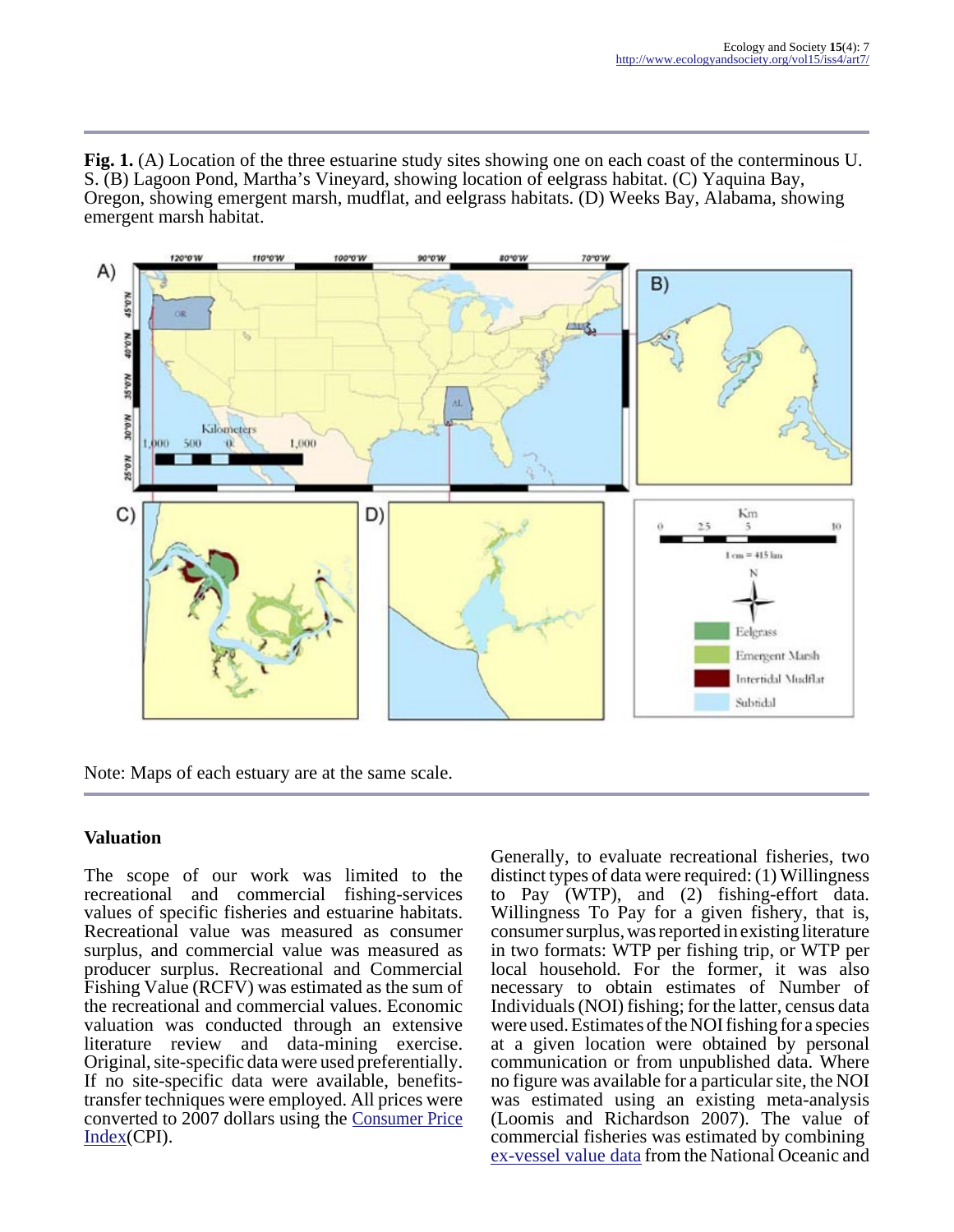**Fig. 2.** Schematic diagram showing the types of data required to render economic values spatially explicit using the simple additive model along with the equation used to unite the three different kinds of data.



Note: *EV<sub>f</sub>*=economic value of a specific fishery (\$/y<sup>-1</sup>); *EV*<sub>*hab1...i*=economic value of the specific habitat</sub> types ( $\frac{s}{\text{degree}}^{-1}/y^{-1}$ );  $R_{2...i}$ =values of habitat types relative to the value of the first habitat type (dimensionless).

Atmospheric Administration Fisheries Service (NOAA) with information on the catch in each estuary. Producer surplus, i.e., the value of the commercial fishery over and above the costs incurred to operate the fishery, was assumed to be 25% of ex-vessel value (G. Sylvia, *personal communication*). Stock values (sensu Boyd and Banzahf 2007) were calculated as ex-vessel values.

Error: qualitative estimates of confidence ("low/ high") for recreational fisheries estimates were made on WTP and NOI for each valuation. For WTP, "high" confidence was assigned if the figure

used was site-specific. Non-site or activity-specific estimates were assigned "low" confidence. Similarly, direct measurements of NOI were assigned high confidence, whereas personal communications and values predicted from metaanalysis were assigned low confidence. For commercial fisheries where multiple-year fisheries datasets were available, standard error was calculated and expressed as a percentage. Commercial fisheries values obtained from models were assigned low confidence. It was not possible to quantitatively assess errors in the summed recreational and commercial estimates, as no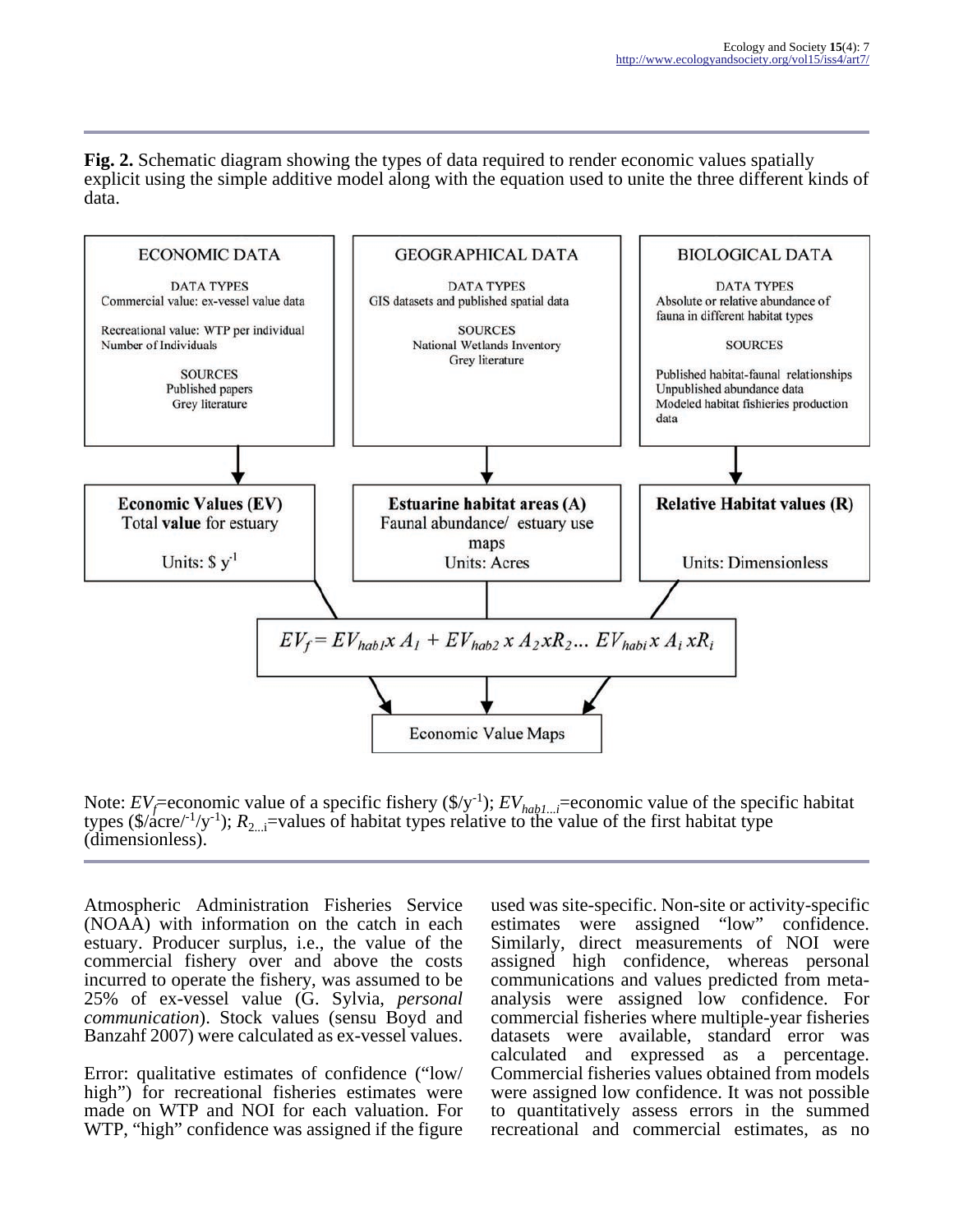| Estuary     | Fisheries      | Type          | Benefit<br>transfer | Mapping<br>method        | Habitats                                                    |  |
|-------------|----------------|---------------|---------------------|--------------------------|-------------------------------------------------------------|--|
|             | salmon         | R, C          | Y                   | $\overline{\phantom{a}}$ |                                                             |  |
| Yaquina Bay | Dungeness crab | R, C          | $\mathbf N$         | $\mathfrak{2}$           | subtidal                                                    |  |
|             | bay clams      | $\mathbf R$   | Y                   | 1                        | intertidal<br>eelgrass                                      |  |
|             | oyster         | $\mathbf C$   |                     | $\mathbf{1}$             |                                                             |  |
| Lagoon Pond | bay scallops   | R, C          | $\mathbf Y$         | $\overline{2}$           | $0-1$ m deep<br>$1-2$ m deep<br>$2-3$ m deep<br>$>3$ m deep |  |
|             | spotted trout  | $\mathbf R$   | Y                   | $\overline{2}$           |                                                             |  |
| Weeks Bay   | red drum       | ${\bf R}$     | Y                   | $\overline{2}$           | <b>Juncus</b><br>Spartina                                   |  |
|             | blue crab      | $\mathcal{C}$ | ۰                   | $\overline{2}$           | unvegetated                                                 |  |

Table 1. Summary of the fisheries evaluated, type of fishery (R=recreational, C=commercial), use of benefit transfer for recreational valuation (Y=yes, N=no), mapping method, and habitat types occurring in each estuary.

quantitative errors were available for the recreational data.

### *Yaquina Bay*

A variety of techniques were required to carry out the valuation exercise in Yaquina Bay. Multiyear economic commercial-fisheries data were available for the oyster (United States Department of Agriculture 2008) and within-estuary crab fisheries (Oregon Department of Fish and Wildlife, *unpublished data*). Local multiyear salmon-fishery estimates by weight were available (Oregon Department of Fish and Wildlife, *unpublished data*) and were converted to estimates of value according to Hanna et al. (2006). The offshore recreational and commercial salmon fisheries were reported for the Yaquina Bay area; it is uncertain what proportion of the local ocean catch is supported by the Yaquina River and its estuary. Thus, maximum and minimum estimates were made based on the assumption that all (maximum) or none (minimum) of the ocean-caught salmon were dependent on the Yaquina estuary. The value of the Yaquina estuary

contribution to the ocean commercial crab fishery was taken from a published model (Armstrong et al. 2003).

Fewer data were available for the value of the recreational fisheries within the estuary. Benefits transfer was used to estimate recreational WTP for Oregon salmon (Hanna et al. 2006) and clam fisheries (Carlson and Fujimoto 2001). Recreational WTP for salmon fisheries in Oregon has been the subject of considerable literature (see Richardson and Loomis 2009), and an estuary-specific WTP figure was combined with estimates of recreational effort (Robert Buckman, *personal communication*). Current estimates of recreational clamming effort were obtained from the Oregon Department of Fish and Wildlife (Ainsworth, *personal communication*). For the recreational Dungeness crab fishery, zipcode data for recreational crabbers were obtained from the Oregon Department of Fish and Wildlife and used to construct a simple Travel Cost Model (TCM) using straight-line distances from zip code to zip code, and conservative assumptions about gas prices and the value of time to estimate consumer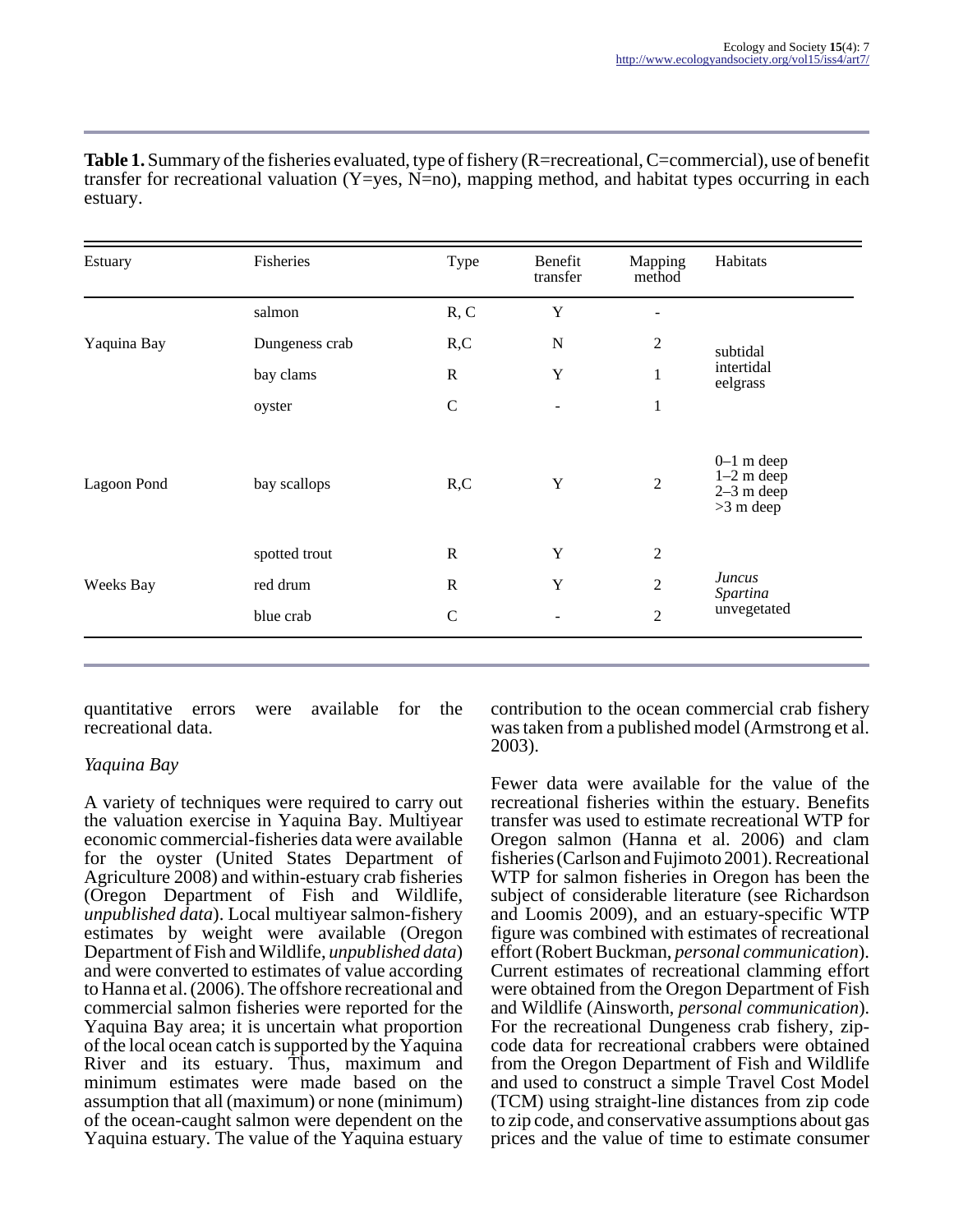surplus. Current estimates of recreational crabbing effort were also obtained from the Oregon Department of Fish and Wildlife (Ainsworth, *personal communication*).

Because of the lack of information on recreational WTP for clamming in Yaquina Bay, we used Carlson and Fujimoto's (2001) general beachrecreation value for clamming. For comparison, we also estimated the value of clam stocks within the bay. Published clam densities (Hancock et al. 1979) were converted to estimates of weight using data from Griffin (1995), and weights were converted to EV using ex-vessel values from Endreny and Sylvia (2006).

### *Lagoon Pond*

Multiyear primary data for the annual commercial scallop landings in the pond were supplied by the local shellfish constable (Grunden, *personal communication*). These were combined with annual average values per weight to give an estimate of the commercial value of the scallop fishery.

No primary economic data were available for the recreational scallop fishery, so benefits transfer was used. A contingent valuation model for shellfisheries in Upper Narragansett Bay was used for the benefit transfer (Hayes et al. 1992). We used a logit model based on 1983 median Willingness To Pay (WTP) per household for the opportunity of continued shellfisheries, including both a use and nonuse value. Household income was the determining variable for WTP. To apply the model to modern-day Massachusetts, current medianincome values for households in Martha's Vineyard were back-calculated to 1983 values using the Consumer Price Index (CPI). These values were then applied to the model and the resulting median WTP were recalculated to 2007 values, again using the CPI (Table 2).

# *Weeks Bay*

As no direct estimates of recreational fishing effort were available for Weeks Bay, we estimated it indirectly using Loomis and Richardson's (2007) meta-analysis benefit-transfer calculator, using input data on the area of the Weeks Bay National Estuarine Research Reserve and the median income of the surrounding counties. The entire recreational WTP value was attributed to spotted sea trout (*Cynoscion nebulosus*) and red drum (*Sciaenops*

*ocellatus*) which, combined, make up >95% of recreational fisheries in the bay (Phipps, *personal communication*). The commercial value of the blue crab (*Callinectes sapidus*) fishery in Weeks Bay was estimated using the habitat-based model of blue crab fishery production used by Jordan et al. (2009).

# *Mapping*

Base layers for habitat distribution were taken from the [National Wetlands Inventory](http://www.fws.gov/wetlands/) (NWI), and habitats not represented in the NWI were inputted to GIS by georeferencing to the NWI data using ArcGIS 9.3. Areas for georeferenced features were calculated from the resulting GIS layers.

Habitat-usage values were calculated in one of two ways, depending on the data available:

Method 1: In cases where surveys of recreational fishery activity in given estuarine areas had been conducted, or where commercial production of a given species was confined entirely to a single area, the proportion of the total value for the fishery occurring in each particular area was known. In these cases it was possible to divide the value of the fishery in a particular habitat by the area of the habitat to get the values per unit area. These values were then assigned to the relevant GIS layers.

Method 2: In most cases the proportion of a given fishery in a given habitat type was not known. Relative faunal-usage values for habitats were taken from published sources when available (e.g., Holsman et al. 2006, Jordan et al. 2009), and from primary ecological-research studies conducted by the U.S. Environmental Protection Agency (EPA; *unpublished data*). When no habitat-specific information was available for a fishery, all habitats were assumed to have equal value.

The relative faunal-usage values described above were combined with habitat areas from GIS economic values from the valuation study to calculate the economic value of individual habitat types using the following formula:

Equation 1:  $EV_f = EV_{hab1} \times A_1 + EV_{hab2} \times A_2 \times R_2$ ...  $EV_{habi}$   $x A_i x R_i$ 

Where  $EV_f$  is the economic value of commercial and recreational fishery for a single species (in  $\frac{f}{f}$ ), *EVhab1* to *EVhabi* are the values of each habitat type to that fishery, and  $A<sub>1</sub>$  to  $A<sub>i</sub>$  are the areas of each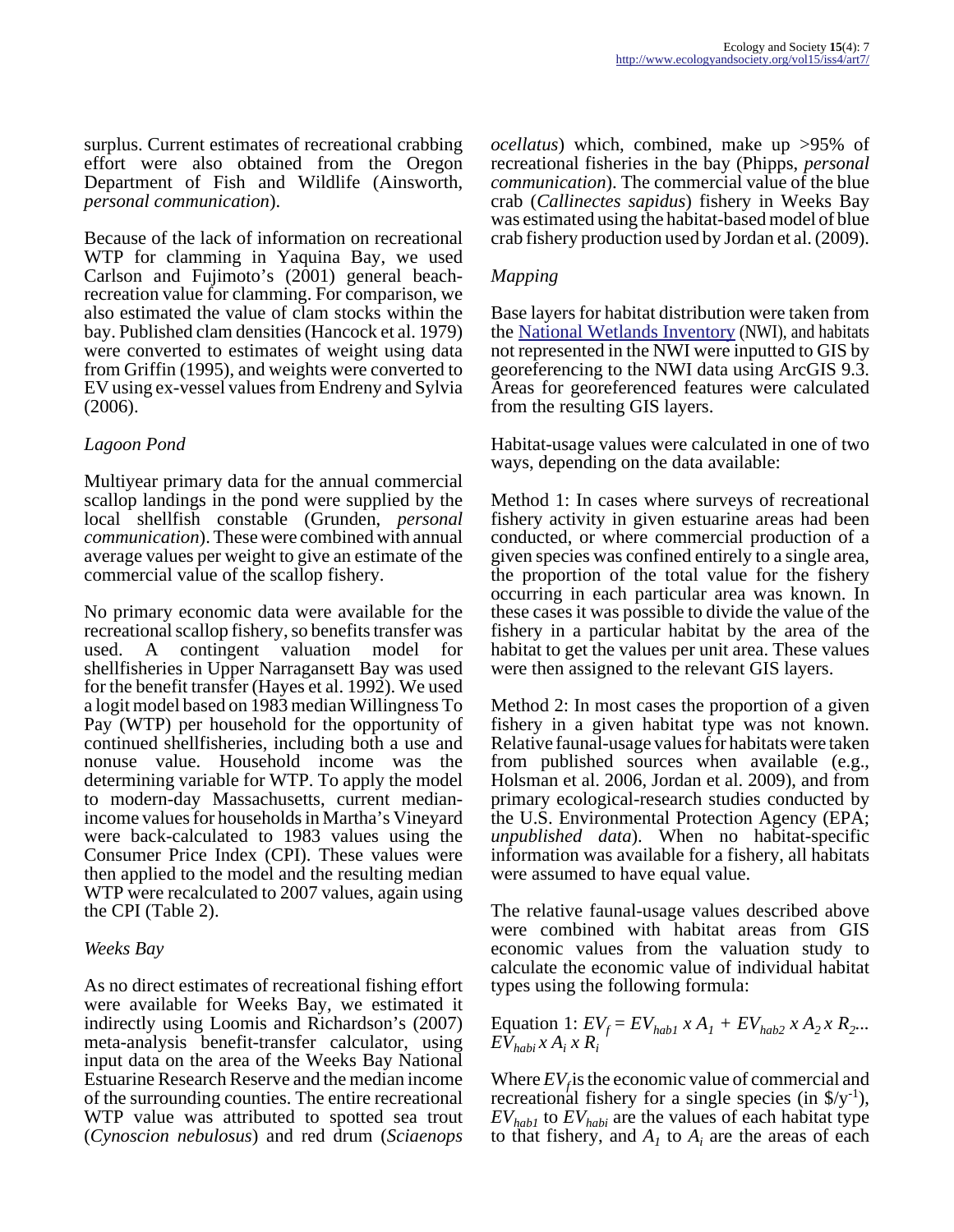|                | Number of households | Median income† | Predicted median bid† | Willingness to Pay† |
|----------------|----------------------|----------------|-----------------------|---------------------|
| Vineyard Haven | 941                  | 46,444         | 253                   | 238,487             |
| Oak Bluffs     | 1,590                | 52,326         | 285                   | 453,738             |
| Edgartown      | 1,582                | 62,734         | 343                   | 543,006             |
| West Tisbury   | 1,034                | 67,302         | 369                   | 381,732             |
|                |                      |                | Total                 | 1,616,963           |

**Table 2.** Number of households and median income used to model willingness to pay for access to recreational shellfisheries in Lagoon Pond, Martha's Vineyard.

†\$U.S., 2007

habitat type estimated using GIS. *EV<sup>f</sup>* was estimated through the economic-valuation process. The value for each habitat type was set relative to the first habitat type  $(EV_{hab1})$  using the relative values  $(R<sub>1</sub>$  to *Ri* ) obtained from original studies and from literature. Because the areas of each habitat type and the total value  $(EV_f)$  of the habitats contributing to the fishery were known from the valuation process, it was possible to rewrite the equation to solve for *EVhab1* and substitute this value to solve for the remaining habitat values. The economic values of the individual fisheries layers were summed spatially using ArcGIS 9.3 to yield RCFV per unit area. Where spatial distribution of value was mapped directly, mean habitat values for individual habitat types were taken by random sampling of 100 points within the habitat using [Hawth's Analysis](http://www.spatialecology.com/htools/tooldesc.php) [Tools for ArcGIS.](http://www.spatialecology.com/htools/tooldesc.php)

Economic values for habitat areas were presented graphically in dollars per acre per year  $(\frac{2}{\text{arc}}-1/\text{y}^{-1})$ or dollars per acre  $(\sqrt{s}/\text{acre}^{-1})$ , as these are the units commonly used to measure the value of land in the U.S. Per hectare values are supplied in brackets for comparison with other literature. Values displayed

in the maps were rounded to the nearest U.S.\$100 to avoid unwarranted precision in the estimates.

### **Yaquina Bay**

For commercial oyster production and recreational clamming harvest, the proportion of the fishery in a given area was known and mapping (using method 1) was relatively straightforward. In Yaquina Bay the oyster harvest, which is strictly commercial, is carried out on plats leased from the Department of State Lands (DSL). Maps of the leased areas were obtained from DSL, and 100% of the commercial oyster value was attributed to these areas.

Recent survey work conducted by the Oregon Department of Fish and Wildlife (ODFW, *unpublished data*) quantified clamming effort in each of the major tide flats of Yaquina Bay. The number of clammers per tide flat multiplied by the recreational WTP per tideflat user (Carlson and Fujimoto 2001) resulted in a spatially explicit WTP per tideflat. The location of the clamming effort was further constrained by assuming that all clamming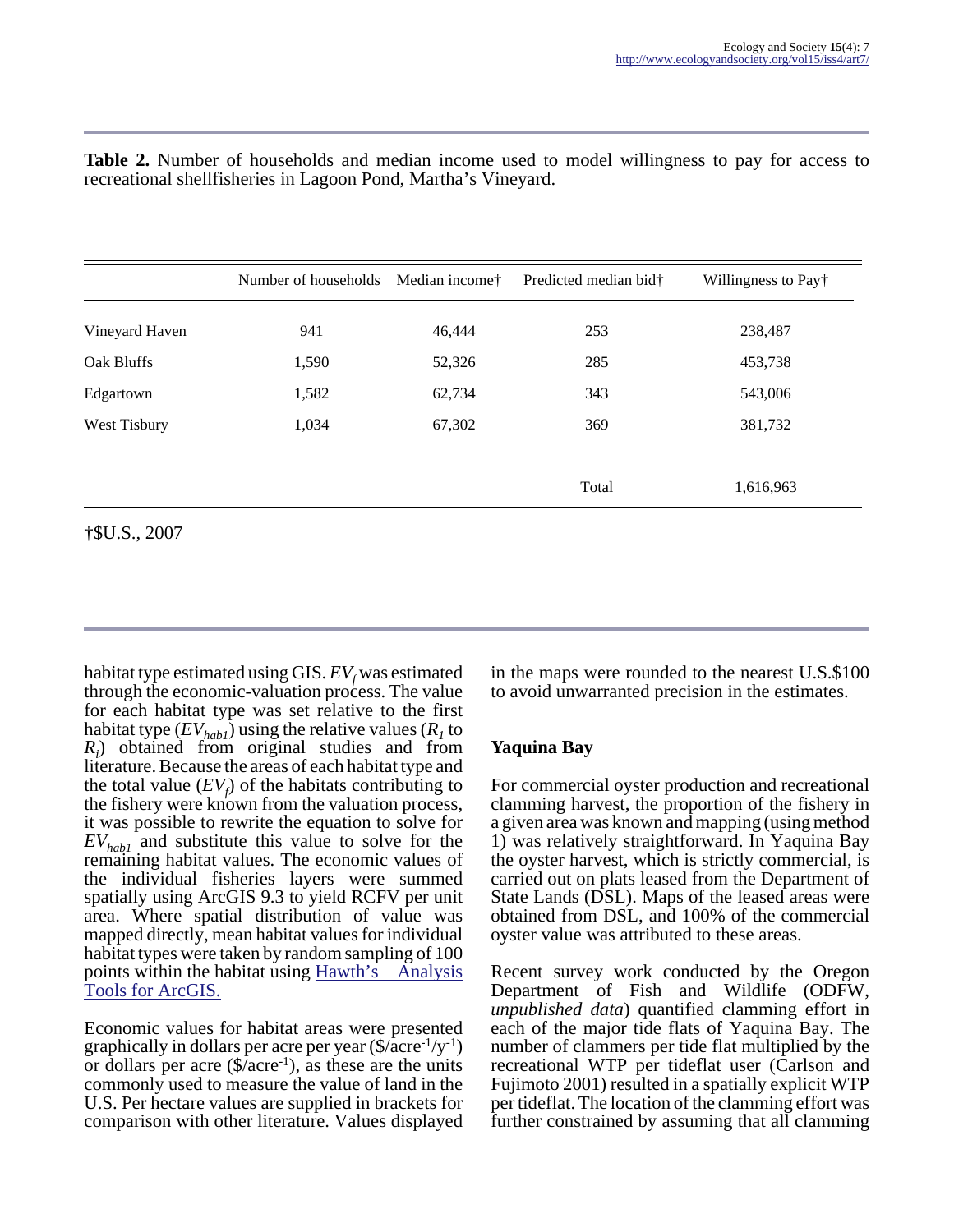was confined to known areas of clam distribution (mapped by Hancock et al. 1979). Because clamming effort was reported for specific tide flats, mean values for each habitat were obtained by random sampling using Hawth's Tools. The clamstock value maps were produced by overlaying published clam-distribution maps for individual clams stocks (Hancock et al. 1979) by their economic values.

For the Dungeness crab fisheries in Yaquina Bay, no data were available on the proportion of the fishery in a given area, so the relative habitat usage method (method 2) was employed. As we found no habitat-specific data on the distribution of Dungeness crab in the Yaquina Bay estuary, we used a study conducted in another U.S. Pacific Northwest estuary, Willapa Bay, Washington (Holsman et al. 2006). Holsman et al. reported a habitat selectivity index for Dungeness crabs for five habitat types in Willapa Bay: eelgrass, unvegetated littoral habitat (ULH), oyster, stake (oyster culture), and sublittoral. Given that oyster culture in Yaquina Bay is primarily subtidal, which is not the case in Willapa Bay, we used the habitat-selectivity indices reported to ascribe relative values to eelgrass, ULH and sublittoral habitat, writing equation 1 as follows:

 $\text{EV}_{\text{DUNGENESS}}$  crab =  $(\text{EV}_{\text{ULH}} x A_{\text{ULH}}) + (\text{EV}_{\text{EEL}} x)$  $A_{\text{EEL}}$ ) + (EV<sub>SUB</sub> x A<sub>SUB</sub>)

Note that ULH, EEL, and SUB represent unvegetated littoral habitat, eelgrass, and subtidal habitats respectively. The values for the selectivity indices for each habitat type were taken from Holsman et al. 2006, and expressed relative to the ULH habitat-selectivity index and inserted into equation 1 as follows:

 $\text{EV}_{\text{DUNGENESS CRAB}} = (\text{EV}_{\text{ULH}} x A_{\text{ULH}}) + (0.4 \text{ x } \text{EV}_{\text{ULH}})$  $(X \overline{A_{\text{EEL}}}) + (4 \overline{X} \overline{EV_{ULH}} X \overline{A_{\text{SUB}}})$ 

The equation was rearranged to solve for  $EV_{ULH}$  and this was used to calculate habitat values for each habitat type.

No habitat-specific salmon fishery information was found for Yaquina Bay or any other U.S. Pacific Northwest estuary. Therefore, each habitat was assumed to contribute equally to the RCFV.

### **Lagoon Pond**

As no data on the distribution of the recreational and commercial scallop fisheries in Lagoon Pond were available, habitat-affiliation data (EPA, *unpublished data*) were used to estimate the relative value of different depth bins  $(0-1 \text{ m}, 1-2 \text{ m}, 2-3 \text{ m} \text{ and } > \text{ m})$ in Lagoon Pond as scallop habitat (method 2):

$$
EV_{\text{SCALLOP}} = (EV_{0-1} x A_{0-1}) + (0.23 x EV_{0-1} x A_{1-2}) + (0.09 x EV_{0-1} x A_{2-3}) + (0.18 x EV_{0-1} x A_{3})
$$

Note that the subscripts represent each of the four depth bins.

### **Weeks Bay**

Relative abundance data (EPA, *unpublished data*) for spotted trout and red drum in Weeks Bay were used to assign values to the three major habitat types in Weeks Bay: \*\*\*salt marsh rush (*Juncus roemerianus*), \*\*\*smooth cord grass (*Spartina alterniflora*), and unvegetated sublittoral habitats (USL) using method 2:

 $EV_{REC} = (EV_{JUNCUS} \times A_{JUNCUS}) + (1.27 \times EV_{JUNCUS})$  $\overline{X}$  A<sub>SPARTINA</sub>) + (0.09  $\overline{X}$  EV<sub>JUNCUS</sub>  $\overline{X}$  A<sub>USL</sub>)

Economic values from the habitat-based blue crab fisheries-production model were partitioned according to habitat using relative abundance values (EPA, *unpublished data*) for blue crab in each habitat type:

 $\text{EV}_{\text{BLUECRAB}} = (\text{EV}_{\text{JUNCUS}} \times \text{A}_{\text{JUNCUS}}) + (0.38 \times$  $EV_{JUNCUS}$  x  $A_{SPARTINA})$  + (0.08 x EV<sub>JUNCUS</sub> x  $A_{USL}$ )

### **RESULTS**

Table 3 summarizes the results of the economic analysis, along with a qualitative analysis of error in each estimate. Total RCFV was highest in Yaquina Bay (U.S.\$1.8 million–2.9 million), and in the same order of magnitude for Lagoon Pond (U. S.\$1.63 million). For Weeks Bay, RCFV was substantially smaller at U.S.\$94,000. Recreational fisheries were more valuable in each of the estuaries than the commercial fisheries. In Lagoon Pond and Weeks Bay the commercial fisheries constituted 1% and 2% of recreational value, whereas in Yaquina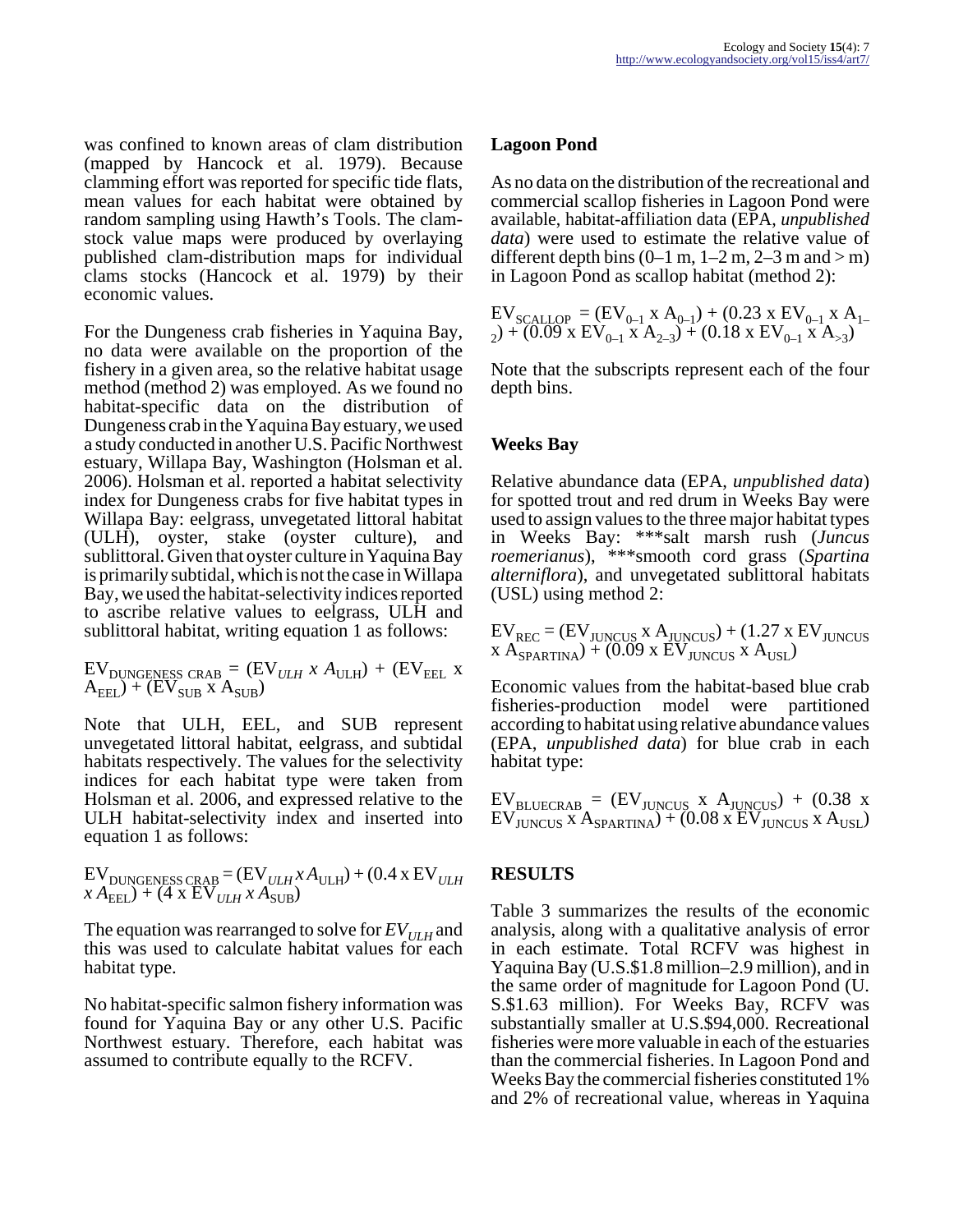Bay the major commercial fisheries were between 12% and 26% of the recreational-fisheries values.

The most valuable single recreational fishery was the scallop fishery in Lagoon Pond (U.S.\$1.6 million), and this was followed by the recreational fishery for salmon and Dungeness crab in Yaquina Bay, at U.S.\$0.5 million–U.S.\$1.2 million and U.S. \$0.91 million, respectively.

Figures 3*a* and 3*b* show the respective values of recreational clam digging and clams stocks for Yaquina Bay. These maps highlight how mapping of ecosystem services is highly dependent on the definition of the service being used. The distribution of recreational clam digging in the Bay shows a distinct decrease from west to east, reflecting the ease of accessibility to mudflats in the western part of the estuary. In contrast, the stocks of clams are patchily distributed with particularly valuable stocks being located toward the mouth of the estuary as well as in areas less well utilized for clam digging.

Figures 4, 5 and 6 illustrate the spatial distribution of RCFV in Yaquina Bay, Lagoon Pond, and Weeks Bay. Table 4 shows the habitat values associated with each habitat type in each estuary. There was considerable variation in habitat values between estuaries, and these habitat values did not exhibit the same pattern as the overall total RCFV between estuaries. Whereas the shallower waters of Lagoon Pond (0–1 m) were the most valuable of all our habitat types  $({\sim}U.S.\$12,000/acre^{-1}/yr^{-1}$  or  ${\sim}U.S.$ \$30,000  $\hat{h}a^{-1}yr^{-1}$ ), the second-most valuable (~U.S. \$9,000/acre-<sup>1/</sup>yr<sup>-1</sup> or ~U.S.22,000/ha<sup>-1</sup>/yr<sup>-1</sup>) was the Spartina fringe marsh in Weeks Bay, which had the lowest total RCFV. The high value of the Spartina marsh was because of the high relative abundance of blue crab, spotted trout, and red drum in the habitat, combined with the small total area of the habitat. Both Spartina and Juncus (~U.S.\$6,000/ acre<sup>-1</sup>/yr<sup>-1</sup> or U.S.\$12,500/ha<sup>-1</sup>/yr<sup>-1</sup>) marshes had values three orders of magnitude greater than in the adjacent unvegetated mudflats (U.S.\$4/acre-1/yr-1 or  $\sim U.S.\$10/ha^{-1/}yr^{-1}$ ). These were the least valuable of all habitats within the study, resulting in abrupt changes in habitat value over relatively small spatial scales.

Similar abrupt changes in value over small spatial scales were apparent in Yaquina Bay. Here, some intertidal areas having values <U.S.\$600/acre-1/yr-1  $(U.S. \$1,500\&/\text{ha}^{-1}/\text{yr}^{-1})$  were situated directly adjacent to areas with values  $>U.S.$ \$1,000/acre<sup>-1</sup>/  $yr^{-1}$  (U.S.\$2,500/ha<sup>-1</sup>/yr<sup>-1</sup>). Maximum values (U.S.  $$1,270/acre^{-1}/yr^{-1}$  or U.S.\$3.2 ha<sup>-1</sup>/yr<sup>-1</sup>) were observed in the commercial oyster-growing areas in the mid-estuary, closely followed by intertidal areas of heavy recreational clam digging toward the mouth of the estuary  $(U.S. \$1,300/ \text{acre/yr}^{-1}/ \text{acre}^{-1}/$  $yr^{-1}$  or U.S.\$3,100/ha<sup>-1</sup>/yr<sup>-1</sup>). The lowest values (U. S.\$500/acre<sup>-1</sup>/yr<sup>-1</sup> or U.S.\$1,300 ha<sup>-1</sup>/yr<sup>-1</sup>) were observed in the intertidal eelgrass beds and bare intertidal areas, particularly in the flats of the north shore where clamming effort was low.

#### **DISCUSSION**

Our approach represents a simple and uniform method for rendering economic values spatially explicit. The resulting maps provide a means for decision makers to assess the tradeoffs involved in policies or actions that involve the use of estuarine habitats or coastal land that cause loss of habitats or changes from one habitat type to another, e.g., the drainage of emergent marsh for agriculture or development, or conversion of seagrass habitat to bare mud because of reductions in water quality. Our work indicates the feasibility and utility of the habitat template in mapping estuarine ecosystem service values. Our maps highlight the large differences in the value of estuarine habitat types over fine spatial scales. Mapping these different values is an important step toward efficiently managing our estuarine resources and optimizing the benefits we can obtain from them.

In the three estuaries studied, the producer surplus of commercial fisheries made up a small fraction (1%–26%) of the consumer surplus resulting from recreational fisheries. This suggests that prioritizing considerations of recreational fisheries in planning decisions involving estuarine habitat might be more beneficial than focusing on the benefits obtained by commercial fishing. Given the nonmarket nature of the recreational consumer surplus, these recreational benefits can easily be overlooked if economic considerations are purely market-based.

We have taken a careful and coherent approach to the valuation exercise. Consumer and producer surplus represent the benefits obtained by recreational and commercial users of the estuaries and, as such, are well aligned with the MEA definition of ecosystem services as benefits. Although many studies have included local economic impacts (e.g., Hazen and Sawyer 2008,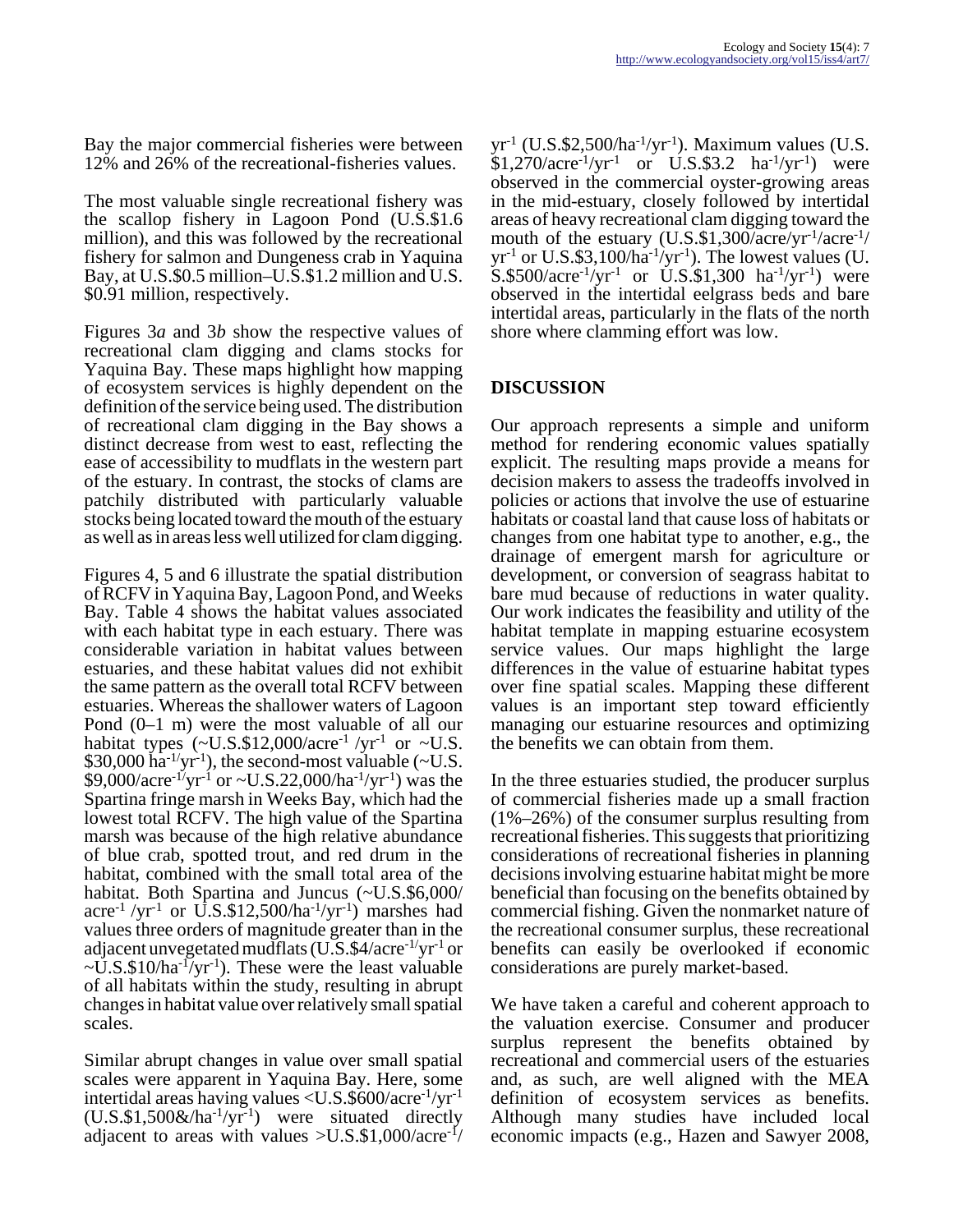| <b>Estuary</b>                                        |                                      |                          |                                  |                                      |                        |                                                   |
|-------------------------------------------------------|--------------------------------------|--------------------------|----------------------------------|--------------------------------------|------------------------|---------------------------------------------------|
| Fishery                                               |                                      | Recreational             |                                  | Commercial                           |                        | <b>Total RCFV</b>                                 |
|                                                       | Value<br>$\gamma$ year <sup>-1</sup> | <b>WTP</b><br>confidence | <b>NOI</b><br>confidence         | Value<br>$\gamma$ year <sup>-1</sup> | Standard error<br>$\%$ | $\gamma$ year <sup>1</sup>                        |
| Yaquina Bay                                           |                                      |                          |                                  |                                      |                        |                                                   |
| salmon                                                | 520,835-<br>1,241,852                | high                     | low                              | $0 - 418,164$                        | 23                     |                                                   |
| bay clams                                             | 142,457                              | low                      | high                             |                                      |                        |                                                   |
| Dungeness crab<br>- within estuary<br>- ocean fishery | 914,173                              | high<br>$\sim$           | high<br>$\overline{\phantom{a}}$ | 1,909<br>23,118                      | 30<br>low              |                                                   |
| oyster                                                |                                      |                          |                                  | 162,537                              | $\tau$                 |                                                   |
|                                                       |                                      |                          |                                  |                                      |                        | $2,905,210_{(max)}$<br>$1,765,029_{\text{(min)}}$ |
| <b>Lagoon Pond</b>                                    |                                      |                          |                                  |                                      |                        |                                                   |
| bay scallops                                          | 1,616,963                            | low                      | low                              | 13,751                               | 23                     |                                                   |
|                                                       |                                      |                          |                                  |                                      |                        | 1,630,714                                         |
| <b>Weeks Bay</b>                                      |                                      |                          |                                  |                                      |                        |                                                   |
| spotted trout/<br>red drum                            | 85,323                               | low                      | low                              |                                      | ۰                      |                                                   |
| blue crab                                             |                                      | $\overline{\phantom{a}}$ |                                  | 8,928                                | low                    |                                                   |
|                                                       |                                      |                          |                                  |                                      |                        | 94,251                                            |

**Table 3.** Summary of results of the economic valuation study in each of the three estuaries with estimates of confidence in the data source.

Note: WTP=Willingness to Pay; NOI=Number of Individuals; RCFV=Recreational and Commercial Fishing Value. Maximum and minimum values are presented for salmon and total RCFV in Yaquina Bay.

Kroeger and McMurray 2008), focusing on benefits and excluding local economic impacts (costs) of the fisheries provides a logically robust basis for intercomparable economic analysis of different estuarine systems. However, the habitat values from our study are consequently lower than in studies that have included recreational expenditure. For example, our mean eelgrass value (U.S.\$590/acre/  $yr^{-1}$  or U.S.\$1,475/ha/yr<sup>-1</sup>) represents only a fraction

of the U.S.\$4,600 acre/yr<sup>-1</sup> (U.S.\$11,500/ha/yr<sup>-1</sup>) obtained for recreational and commercial fisheries in Indian River Lagoon, Florida (Hazen and Sawyer 2008). Nevertheless, our estimates more accurately reflect ecosystem service values, as opposed to the economic impacts of the estuaries.

Our maps show abrupt changes in ecosystem service values over small spatial scales in estuaries on each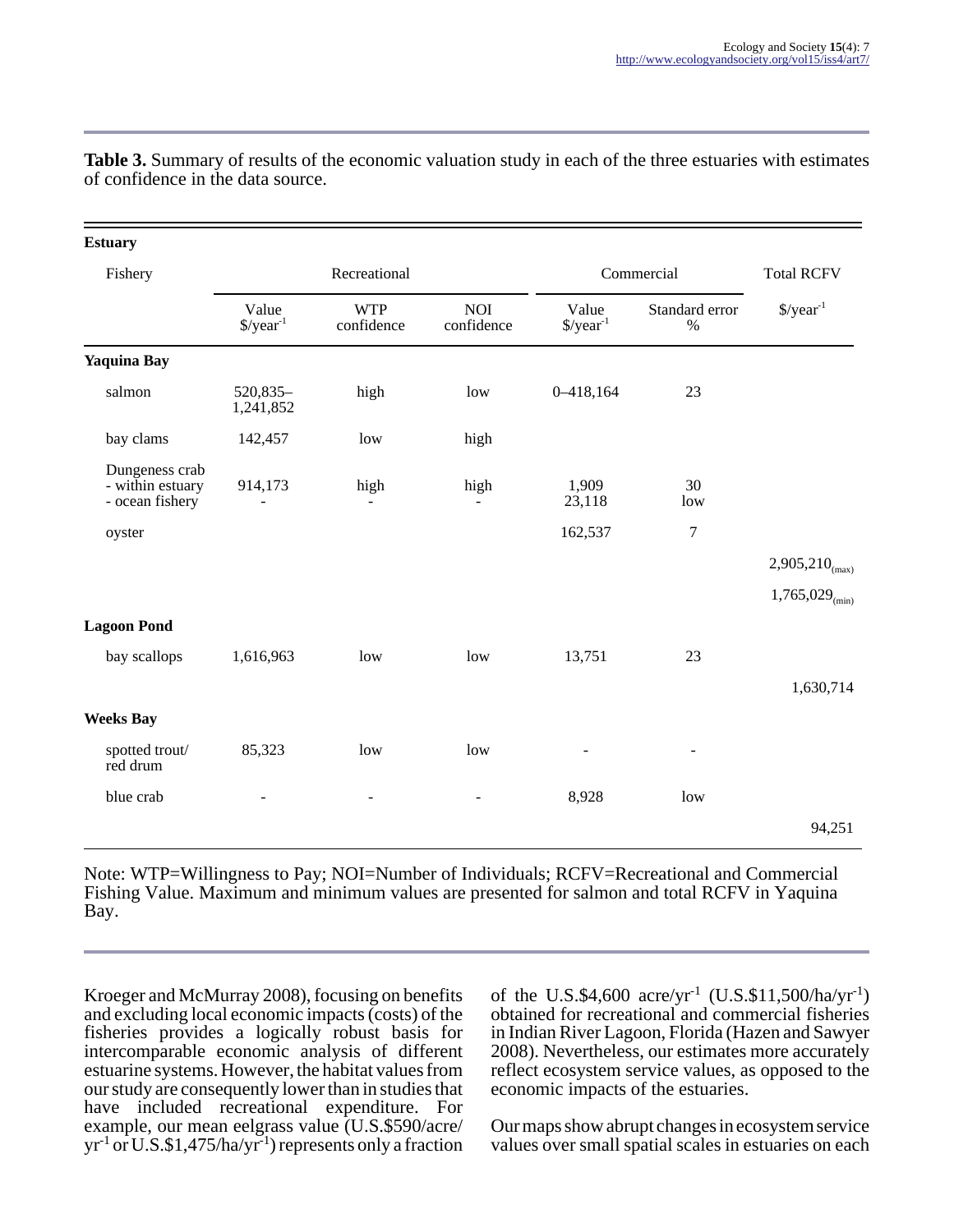**Fig. 3.** (A) Current distribution of recreational clam-digging value (Oregon Department of Fish and Wildlife, *unpublished data*). (B) Distribution of clam density and potential exploitation (adapted from Hancock et al. 1979).



Note: For per-hectare values, multiply by 2.5.

(A): The number of individuals engaged in recreational clamming was multiplied by a daily beach-use Willingness to Pay form (Carlson and Fujimoto 2001). Values were rounded to the nearest U.S.\$100.

(B): Original data were reported as abundances  $>1$  ft<sup>-2</sup> and  $>5$  ft<sup>-2</sup>. This map was produced by georeferencing the original data and overlaying layers for Gaper, Bentnose, Littleneck, Softshell, Butter, and Cockle. Abundance were assumed to be 1 ft<sup>-2</sup> and 5 ft<sup>2</sup>, and data were converted to  $-m^2$ .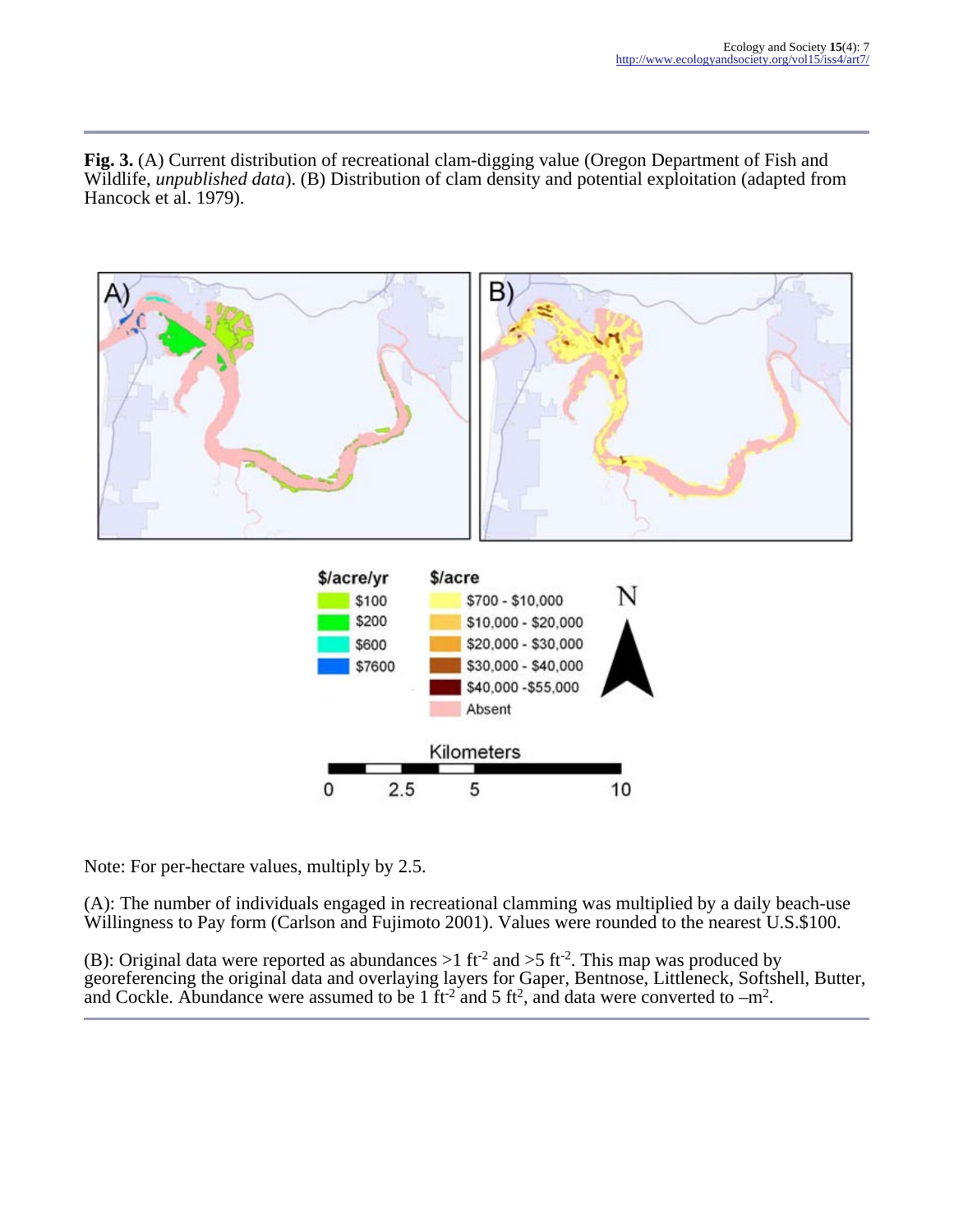

**Fig. 4**. Distribution of fisheries service values in the Yaquina estuary.

Note: This map is a composite of the commercial oyster map, recreational clamming-effort map, Dungeness crab habitat-preference map, and a salmon value map undifferentiated by habitat type. For per-hectare values, multiply by 2.5.

coast of the U.S. These rapid changes in economic value over small spatial scales indicate the importance of accounting for fine-scale spatial variability in the ecosystem approach to management, and support the use of the habitattemplate approach as an appropriate method for analyzing development decisions in estuaries.

The high value of the *Spartina* and *Juncus* fringe marsh habitats in Weeks Bay was because of their small acreage and high faunal abundance relative to the large less unvegetated area with lower faunal abundance. Similarly, the high values per acre for the shallower habitats in Lagoon Pond were because of the high predicted WTP for recreational fisheries and the small area of the habitats. Although the combined fisheries values for Yaquina Bay were the largest in our work, values per acre were lowest. These low values result from the relatively large area of the estuarine habitats in the bay. This result is similar to the finding of Woodward and Wui (2001) whose meta-analysis showed that wetland value per unit area decreased with the size of the wetland.

Our method does not estimate marginal value of a unit of a particular habitat type, i.e., value lost or gained by removal or addition of a unit area of habitat type. The marginal values of habitat types may vary because of biological and/or social factors. If the area of a nursery habitat is limiting to recruitment or survival of a particular species or the practice of fishing, then the values we have reported for our habitat types might approximate marginal values, as removal of a unit of habitat might result in a corresponding loss of animals. However, if there is some redundancy in the amount of habitat relative to the fishery or recruitment of a given species, our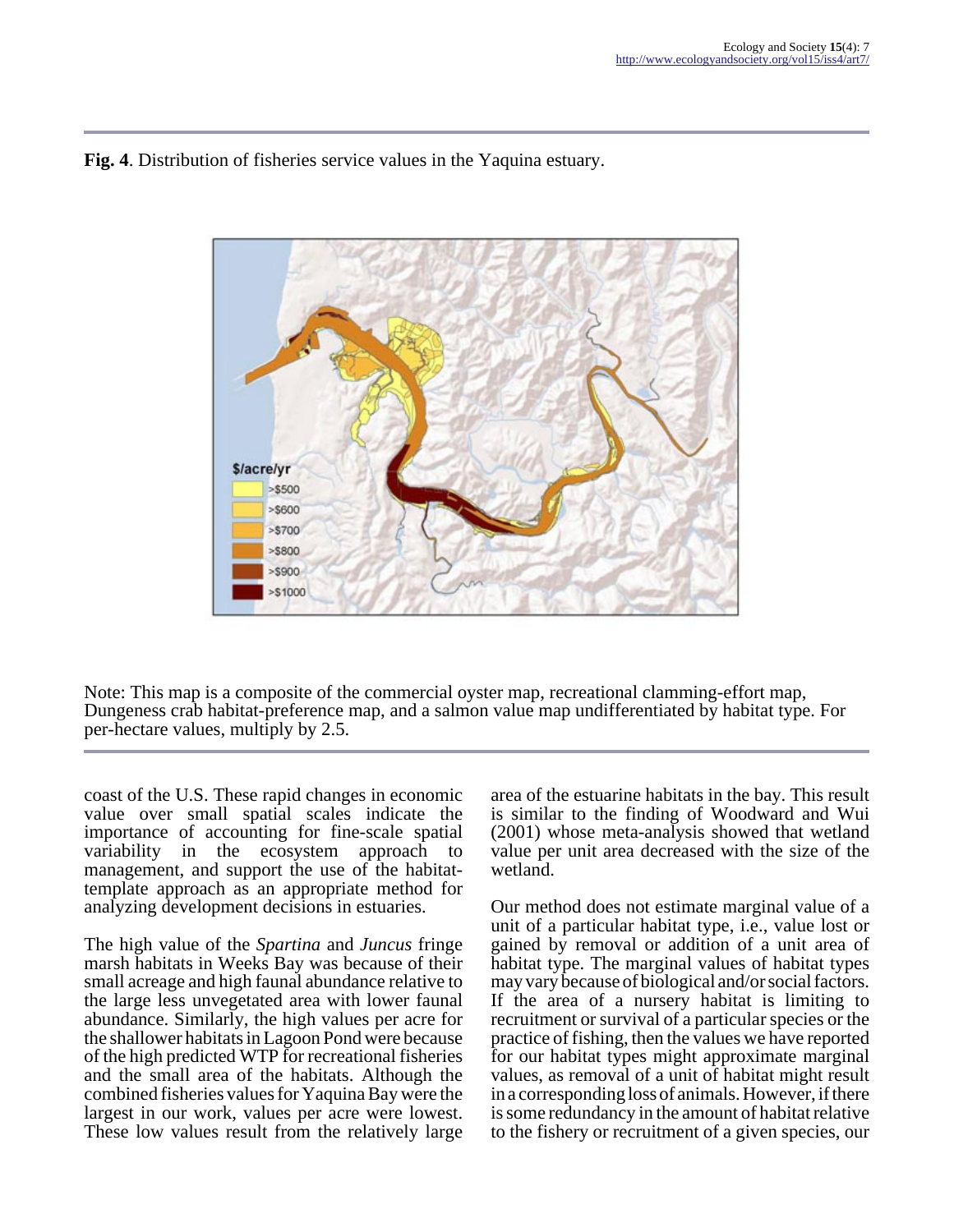**Fig. 5.** Distribution of ecosystem service habitat value of bay scallop commercial and recreational fisheries based on depth distribution and interpolated bathymetry.



Note: Values are rounded to the nearest \$100. For per-hectare values, multiply by 2.5.

values do not represent marginal values. Similarly, reductions in recreational catch caused by habitat loss might also affect WTP (a social phenomenon) for a day of recreation; however, without original economic studies for a given case study, the variability of WTP with changes in the area of habitat remain unknown. In practice, to examine the effect of marginal habitat loss on a fish species or a fishery would require controlled studies of habitat loss and fishery values over time. To this end, the use of habitat-specific production models such as the blue crab model used in our analysis (Jordan et al. 2009) may provide a substitute where observational data are not available.

The diverse array of benefits provided by ecosystems, the differing methods required to measure these benefits, and the bundled nature of the services produced by ecosystems, result in a complex tangle of economic means and ends (Costanza 2008). This complexity has led to debate over the best ways to characterize and quantify these benefits (Boyd and Banzhaf 2007, Wallace 2007). Our Yaquina Bay clamming example provides an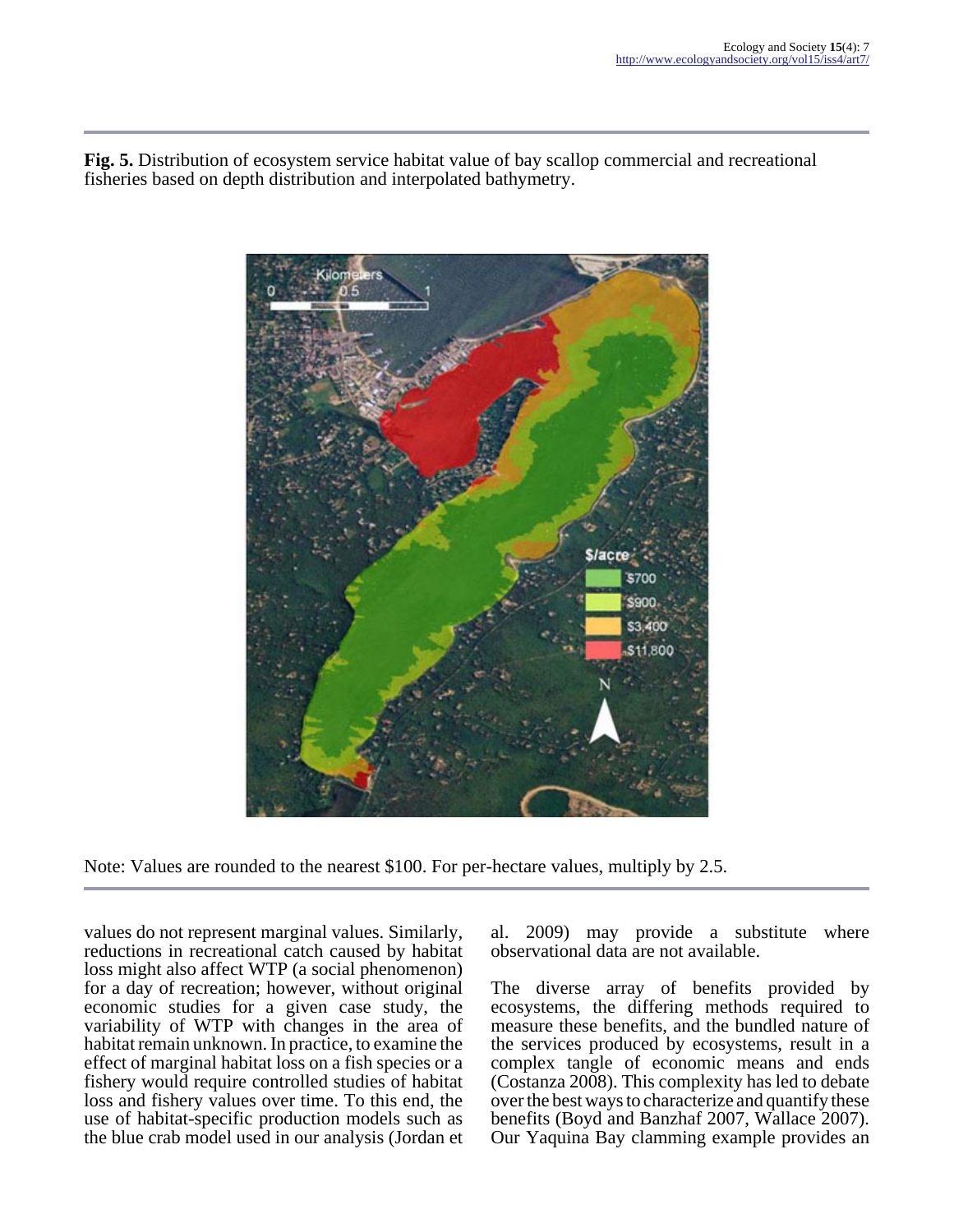**Fig. 6.** Combined map of the commercial and recreational fisheries habitat value of three habitat types in Weeks Bay, Alabama.



 Note: *Juncus roemerianus*=red. *Spartina alterniflora*=yellow. Unvegetated sublittoral habitat=beige. Grey areas mark developed shorelines not included in the habitat study. Values are rounded to the nearest \$100. For per hectare values multiply by 2.5.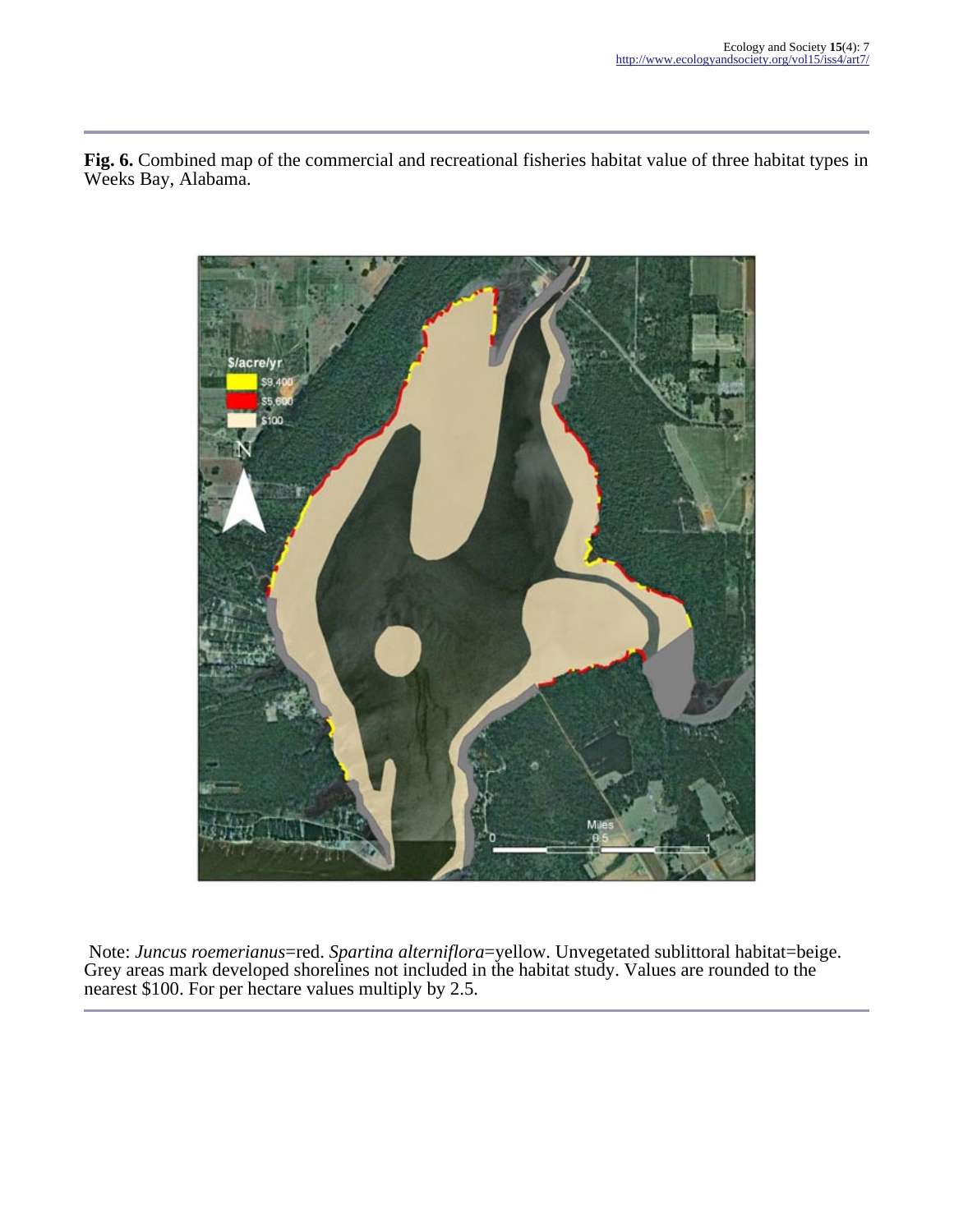|             | Habitat       | Value                    | Area       | Habitat total                | Estuary total                |
|-------------|---------------|--------------------------|------------|------------------------------|------------------------------|
|             |               | $(\$/acre^{-1}/yr^{-1})$ | (acre)     | $(\frac{\sqrt{3}}{yr^{-1}})$ | $(\frac{\sqrt{3}}{yr^{-1}})$ |
| Yaquina Bay | subtidal      | \$1,000                  | 1884       | \$1,884,100                  |                              |
|             | intertidal    | \$700                    | 1,042      | \$729,700                    |                              |
|             | eelgrass      | \$600                    | 584        | \$350,237                    |                              |
|             |               |                          |            |                              | \$2,964,000                  |
| Lagoon Pond |               |                          |            |                              |                              |
|             | $0-1$ m deep  | \$700                    | 276        | \$193,200                    |                              |
|             | $1-2$ m deep  | \$900                    | 105        | \$94,500                     |                              |
|             | $2-3$ m deep  | \$3,400                  | 74         | \$251,600                    |                              |
|             | $>$ 3 m deep  | \$11,700                 | 93         | \$1,088,100                  |                              |
|             |               |                          |            |                              | \$1,627,400                  |
| Weeks Bay   |               |                          |            |                              |                              |
|             | <b>Juncus</b> | \$5,600                  | $\,8\,$    | \$43,400                     |                              |
|             | Spartina      | \$9,400                  | $\sqrt{5}$ | \$47,600                     |                              |
|             | unvegetated   | $\$0$                    | 819        | $\$0$                        |                              |
|             |               |                          |            |                              | \$91,100                     |

**Table 4.** Summary of habitat values for each estuary showing total contribution of RCFV from each habitat type in each estuary.

Note: All values rounded to the nearest \$100. Totals may not be exact because of rounding.

excellent illustration of how the spatial distribution of human-use values differs from the spatial distribution of natural stocks, and how differing interpretations of the ecosystem framework result in different spatial apportioning of value. Mapping the distribution of the clam stocks (Fig. 3*a*) represents a biological reality and may also scale with other ecosystem services such as nutrient cycling or carbon sequestration; however, the distribution of a the fishery-use values of a stock does not necessarily scale with the distribution of a stock itself. Mapping is not necessarily a valueneutral activity. Maps are arguments (Wood and Fels 2008), and mapping the location of valuable

and potentially extractable resources can inadvertently make the argument that the resources are there to be extracted, and perhaps distract from the distribution of the use values of a stock. In contrast, mapping the Willingness to Pay for recreational fisheries gives us indication of how humans are using the system. In the case of Yaquina Bay, the most used areas were those closest to the town of Newport, with easy road access as well as abundant clams, whereas clam stocks in the more remote areas remained relatively unexploited (Fig. 3*b*). This suggests that improved access to a recreational amenity might help maximize the benefit obtained from the estuary.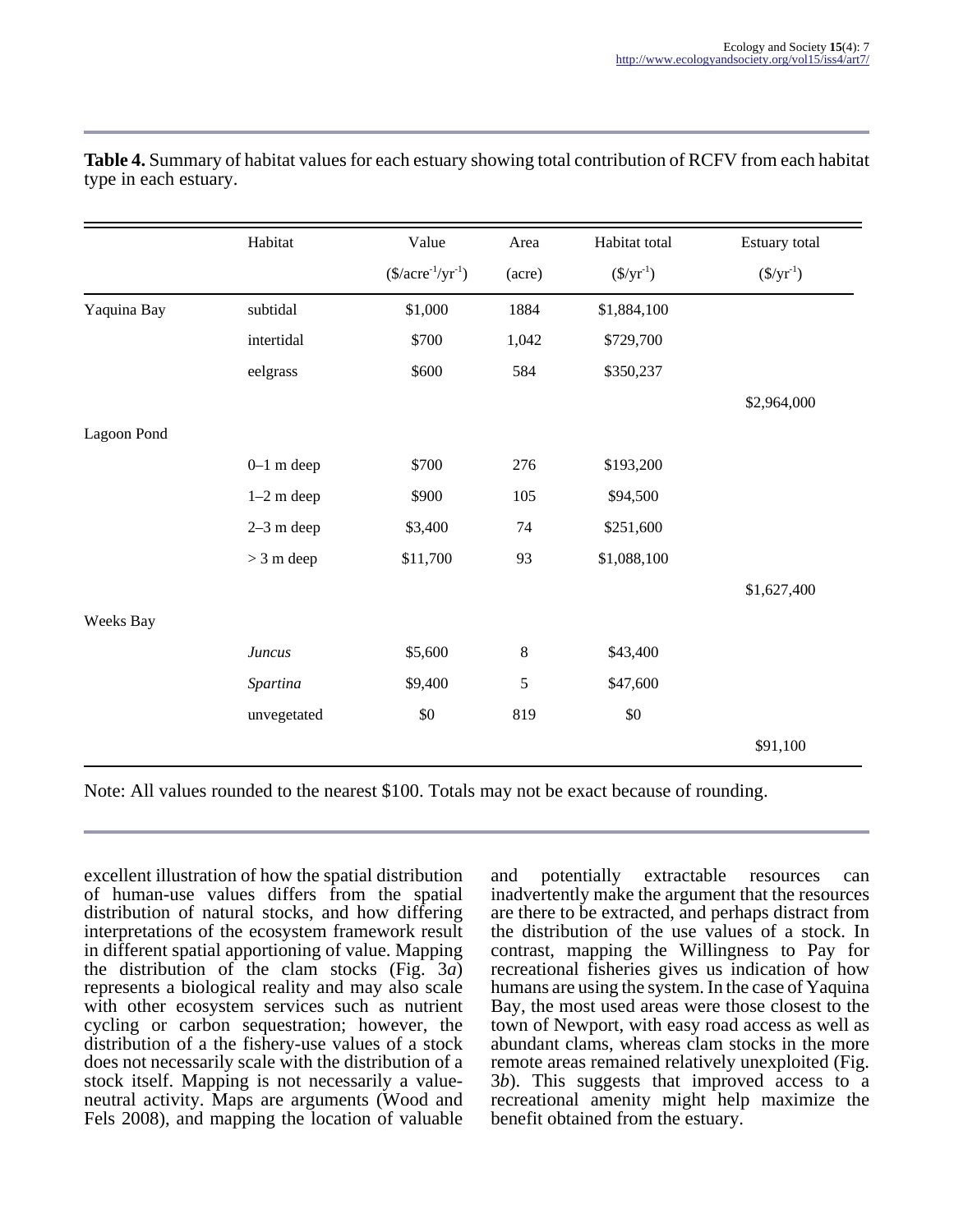A critical issue for us was the availability of data and our dependence on benefit transfer. We relied on personal communications and unpublished data to assess the NOI involved in the recreational fisheries. Benefit transfer was also required to assess WTP in five out of six of our recreational value estimates and, in the case of Weeks Bay, both our estimate of NOI taking part in recreational fisheries as well as the WTP for recreational fisheries at the site. Other authors have pointed to the paucity of, and variability in quality and transferability of, nonmarket valuation data (Woodward and Wui 2001, Brander et al. 2006, Pendleton 2007). This paucity of data is of particular concern given the apparent dominance of the recreational value over commercial value in determining the economic importance of the estuary as a whole. Dependence on benefit transfer introduces unquantified uncertainty into our analysis and reduces the reliability of the data. This becomes particularly problematic when attempting to combine the less error-prone commercial data and to render the combined values spatially.

Habitat maps, combined with habitat faunal associations, allowed us to render economic benefits of fisheries spatially explicit in our three case-study estuaries. To accurately assess habitat values for individual species, habitat-production models are necessary, and consideration must be given to ontogenic shifts in habitat–faunal relations if habitat values are to be assigned correctly. In addition, different habitats may contribute ecologically to the persistence and functioning of other habitats, and these interconnections are not shown in our mapping results, which relied on a simple additive model. In complex ecosystems, the whole may act as more than the sum of its parts. The spatial distribution of habitats is not the only determinant of the spatial distribution of values. Our monetized map of clamming effort in Yaquina Bay (Fig. 3*b*) indicates that human usage patterns depend on existing built capital structures. The difference in economic values between estuaries indicates that monetary value is also dependent on local demographics. The spatial distribution of ecosystem service values in estuaries is a complex function of local fisheries productivity, human behavior, and demography.

*Responses to this article can be read online at: <http://www.ecologyandsociety.org/vol15/iss4/art7/responses/>*

#### **Acknowledgments:**

*The authors would like to thank Mitch Vance and Justin Ainsworth of the Oregon Department of Fish and Wildlife; Gil Sylvia of Oregon State University; Pat Clinton, Matt Weber and Walt Nelson of the U. S. Environmental Protection Agency; National Research Council associateship program staff; the ladies of the Marilyn Potts Guinn Library; Dave Grunden; and Scott Phipps. Thanks to the two anonymous reviewers. Particular thanks to Marissa Mazzotta and Mark Russell for helpful and insightful comments.*

#### **LITERATURE CITED**

**Agardy, T., J. Alder, N. Ash, R. DeFries, and G Nelson.** 2005. Synthesis: condition and trends in systems and services, trade-offs for human wellbeing, and implications for the future. Pages 823– 834 *in*: R. Hassan, R. Scholes, and N. Ash, editors. *Ecosystems and human well-being: current state and trends: findings of the Condition and Trends Working Group.* Island Press, Washington, D.C., USA.

**Amaral, V., H. N. Cabral, S. Jenkins, S. Hawkins, and J. Paula.** 2009. Comparing quality of estuarine and nearshore intertidal habitats for *Carcinus maenas*. *Estuarine Coastal and Shelf Science* **83:**219–226.

**Armstrong, D. A., C. Rooper, and D. Gunderson.** 2003. Estuarine production of juvenile Dungeness Crab (*Cancer magister*) and contribution to the Oregon-Washington coastal fishery. *Estuaries* **26:** 1174–1188.

**Bishop, J., S. Kapila, F. Hicks, P. Mitchell, and F. Vorhies.** 2008. *Building biodiversity business.* Shell International Limited and the International Union for Conservation of Nature (IUCN), London, UK, and Gland, Switzerland.

**Boumans, R., R. Costanza, J. Farley, M. A.**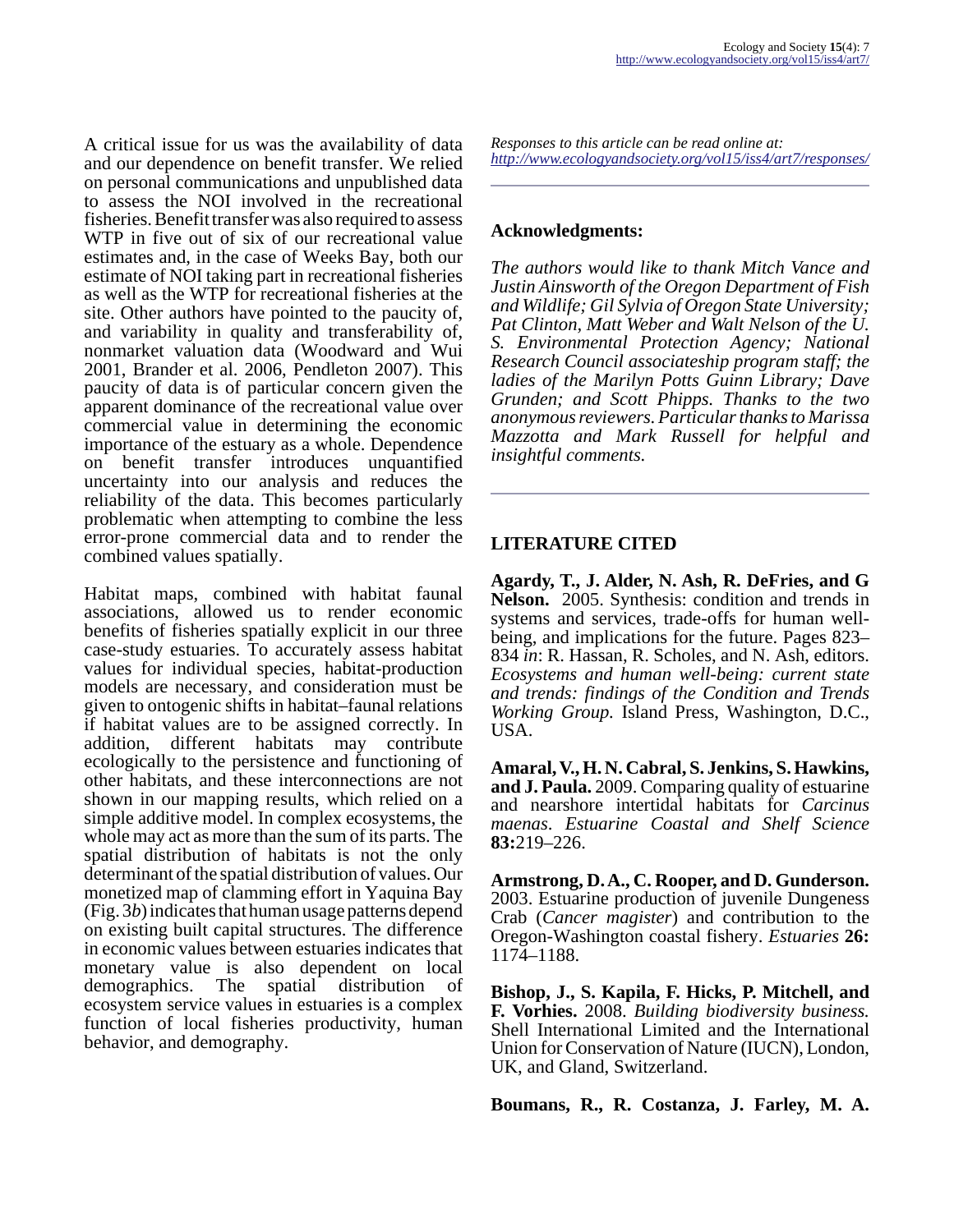**Wilson, R. Portela, J. Rotmans, F. Villa, and M. Grasso.** 2002. Modeling the dynamics of the integrated earth system and the value of global ecosystem services using the GUMBO model. *Ecological Economics* **41:**529–560.

**Boyd, J., and S. Banzhaf.** 2007. What are ecosystem services? The need for standardized environmental accounting units. *Ecological Economics* **63:**616–626.

**Brander, L., R. Florax, and J. Vermaat.** 2006. The empirics of wetland valuation: a comprehensive summary and a meta-analysis of the literature. *Environmental and Resource Economics* **33:**223– 250.

**Bricker, S., B. Longstaff, W. Dennison, A. Jones, K. Boicourt, C. Wicks, and J. Woerner.** 2007. *Effects of nutrient enrichment in the nation's estuaries: a decade of change.* National Estuarine Eutrophication Assessment Update. National Oceanic and Atmospheric Administration (NOAA) Coastal Ocean Program Decision Analysis Series No. 26. National Centers for Coastal Ocean Science, Silver Spring, Maryland, USA.

**Brown, C. A., and R. J. Ozretich.** 2009. Coupling between the coastal ocean and Yaquina Bay, Oregon: importance of oceanic inputs relative to other nitrogen sources. *Estuaries and Coasts* **32:**219–237

**Carlson, C., and R. W. Fujimoto.** 2001. New Carissa recreational loss pre-assessment report. NOAA/USDA. [online] URL: [URL:http://www.fws.](http://www.fws.gov/oregonfwo/Contaminants/Spills/NewCarissa/RestorationPlan/Documents/NewCarissaDARPAppendix4RecreationalLossReport.pdf) [gov/oregonfwo/Contaminants/Spills/NewCarissa/](http://www.fws.gov/oregonfwo/Contaminants/Spills/NewCarissa/RestorationPlan/Documents/NewCarissaDARPAppendix4RecreationalLossReport.pdf) [RestorationPlan/Documents/NewCarissaDARPApp](http://www.fws.gov/oregonfwo/Contaminants/Spills/NewCarissa/RestorationPlan/Documents/NewCarissaDARPAppendix4RecreationalLossReport.pdf) [endix4RecreationalLossReport.pdf](http://www.fws.gov/oregonfwo/Contaminants/Spills/NewCarissa/RestorationPlan/Documents/NewCarissaDARPAppendix4RecreationalLossReport.pdf)

**Carman, M. R., K. E. Hoagland, E. Green-Beach, and D. W. Grunden.** 2009. Tunicate faunas of two North Atlantic-New England islands: Martha's Vineyard, Massachusetts and Block Island Rhode Island. *Aquatic Invasions* **4:**65–70

**Cebrian, J., and I. Valiela.** 1999. Seasonal patterns in phytoplankton biomass in coastal ecosystems. *Journal of Plankton Research* **21:**429–444

**Champ, P. A., K. J. Boyle, and T. C. Brown, editors.** 2003. *A primer on nonmarket valuation.* Kluwer Academic Publishers, Dordrecht, The Netherlands.

**Conley, D. J.** 1999. Biogeochemical nutrient cycles and nutrient management strategies. *Hydrobiologia* **410:**87–96.

**Costanza, R.** 2008. Ecosystem services: multiple classification systems are needed. *Biological Conservation* **141:**350–352. [online] URL: [http://w](http://www.sciencedirect.com/science?_ob=ArticleURL&_udi=B6V5X-4RPVJ5V-3&_user=14684&_coverDate=02%2F29%2F2008&_rdoc=1&_fmt=high&_orig=article&_cdi=5798&_sort=v&_docanchor=&view=c&_ct=504&_acct=C000001678&_version=1&_urlVersion=0&_userid=14684&md5=6bb8291a099fcc25b1c8baedf093fb12) ww.sciencedirect.com/science? ob=ArticleURL&\_udi= [B6V5X-4RPVJ5V-3&\\_user=14684&\\_coverDate=02%](http://www.sciencedirect.com/science?_ob=ArticleURL&_udi=B6V5X-4RPVJ5V-3&_user=14684&_coverDate=02%2F29%2F2008&_rdoc=1&_fmt=high&_orig=article&_cdi=5798&_sort=v&_docanchor=&view=c&_ct=504&_acct=C000001678&_version=1&_urlVersion=0&_userid=14684&md5=6bb8291a099fcc25b1c8baedf093fb12)  $2F29\%2F2008\&\text{rdoc}=1\&\text{fmt}=high\&\text{orig}=$ [article&\\_cdi=5798&\\_sort=v&\\_docanchor=&view=](http://www.sciencedirect.com/science?_ob=ArticleURL&_udi=B6V5X-4RPVJ5V-3&_user=14684&_coverDate=02%2F29%2F2008&_rdoc=1&_fmt=high&_orig=article&_cdi=5798&_sort=v&_docanchor=&view=c&_ct=504&_acct=C000001678&_version=1&_urlVersion=0&_userid=14684&md5=6bb8291a099fcc25b1c8baedf093fb12) c& ct=504& acct=C000001678& version=1& ur lVersion=0&\_userid=14684&md5=6bb8291a099fc [c25b1c8baedf093fb12](http://www.sciencedirect.com/science?_ob=ArticleURL&_udi=B6V5X-4RPVJ5V-3&_user=14684&_coverDate=02%2F29%2F2008&_rdoc=1&_fmt=high&_orig=article&_cdi=5798&_sort=v&_docanchor=&view=c&_ct=504&_acct=C000001678&_version=1&_urlVersion=0&_userid=14684&md5=6bb8291a099fcc25b1c8baedf093fb12).

**Constanza, R., R. d'Arge, R. deGroot, S. Farber, M. Grasso, B. Hannon, K. Limburg, S. Naeem, R. V. O'Neill, J. Paruelo, G. R. Raskin, P. Sutton, and M. Van den Belt.** 1997. The value of the world's ecosystem services and natural capital. *Nature* **387:**253–260

**Dahlgren, C. P., T. G. Kellison, A. J. Adams, B. M. Gillanders, M. S. Kendall, C. A. Layman, J. A. Ley, I. Nagelkerken, and J. E. Serafy.** 2006. Marine nurseries and effective juvenile habitats: concepts and applications. *Marine Ecology Progress Series* **312:**291–295.

**Daily, G. C.** 1997. *Nature's services: societal dependence on natural ecosystems.* Island Press, Washington, D.C., USA.

**Daily, G. C., and P. R. Ehrlich.** 1999. Managing Earth's ecosystems: an interdisciplinary challenge. *Ecosystems* **2:**277–280.

**Daily, G. C., and B. H. Walker.** 2000. Seeking the great transition. *Nature* **403:**243–245.

**Davis, J. A., F. Hetzel, J. J. Oram, and L. J. McKee.** 2007. Polychlorinated biphenyls (PCBs) in San Francisco Bay. *Environmental Research* **105:**67–86.

**Ehrlich, P. R., and A. H. Ehrlich.** 2008. Nature's economy and the human economy. *Environmental Resource Economics* **39:**9–16.

**Endreny, P. A., and G. Sylvia.** 2006. *Mapping a path to sustainable utilization of Bay Clam Resource in Oregon's 21st century estuaries: an investigation into the potential of Oregon's bay clam fishery.* Report to the Oregon Department of Fish and Wildlife and the Oregon Commercial Bay Clam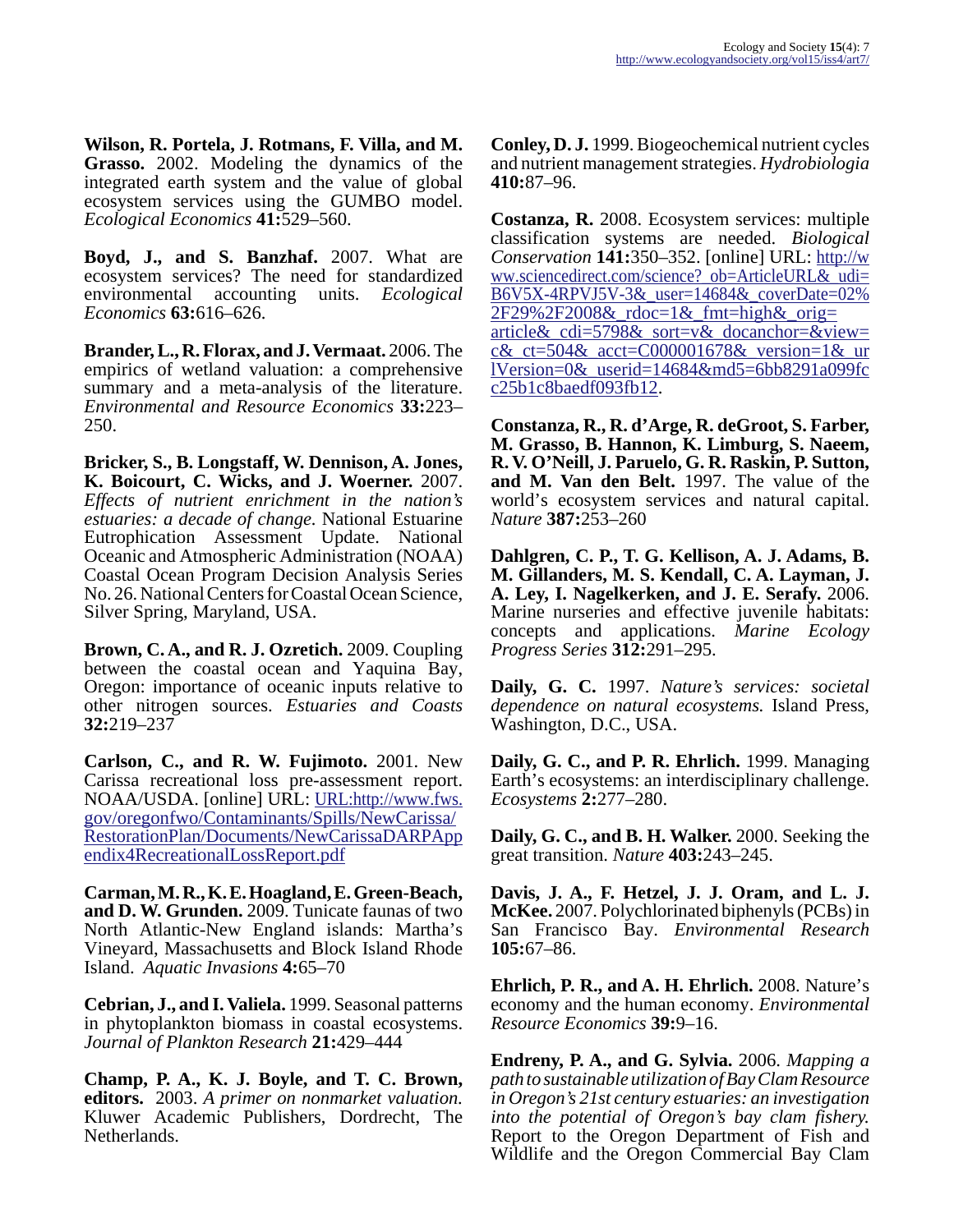Industry. Corvallis, Oregon, USA.

**European Union.** 2008. Directive 2008/56/EC of the European Parliament and of the Council of 17 June 2008 establishing a framework for community action in the field of marine environmental policy. *Official Journal* L 164, 25/06/2008:0019–0040.

**Ferraro, S. P., and F. A. Cole.** 2004. Optimal benthic macrofaunal sampling protocol for detecting differences among four habitats in Willapa Bay, Washington, USA. *Estuaries* **27:**1010–1025.

**Ferraro, S. P., and F. A. Cole.** 2007. Benthic macrofauna-habitat associations in Willapa Bay, Washington, USA. *Estuarine Coastal and Shelf Science* **71:**491–507.

**Fisher, B., and R. K. Turner.** 2008. Ecosystem services: classification for valuation. *Biological Conservation* **141:**1167–1169.

**Flegal, A. R., C. L. Brown, S. Squire, J. R. M. Ross, G. M. Scelfo, and S. Hibdon.** 2007. Spatial and temporal variations in silver contamination and toxicity in San Francisco Bay. *Environmental Research* **105:**34–52.

**Franca, S., M. J. Costa, and H. N. Cabral.** 2009. Assessing habitat specific fish assemblages in estuaries along the Portuguese coast. *Estuarine Coastal and Shelf Science* 83:1–12.

**Gaines, A. G.** 1986. *Lagoon Pond study: an assessment of environmental issues and observations on the estuarine system.* Final report for the Town of Oak Bluffs. Woods Hole Oceanographic Institution, Woods Hole, Massachusetts, USA.

**Griffin, K.** 1995. *Identification and distribution of subtidal and intertidal shellfish populations in Tillamook Bay, Oregon.* College of Ocean and Atmospheric Science, Oregon State University, Corvallis, Oregon, USA.

**Hancock, D. R., T. F. Gaumer, G. B. Willeke, G. P. Robart, and J. Flynn.** 1979. *Subtidal clam populations: distribution, abundance, and ecology.* Oregon State University Sea Grant Program, Oregon State University, Corvallis, Oregon, USA.

**Hanna, S., G. Sylvia, M. Harte, and G.**

**Achterman.** 2006. *Review of economic literature and recommendations for improving economic data and analysis for managing Columbia River spring chinook.* Report to the Oregon Department of Fish and Wildlife, agreement number 005-4132S-Wild. Oregon State University, Corvallis, Oregon, USA.

**Hardy, A.** 1960. Was man more aquatic in the past? *New Scientist* **7:**642–645.

**Hayes, K. M., T. J. Tyrrell, and G. Anderson.** 1992. Estimating the benefits of water quality improvements in the Upper Narragansett Bay. *Marine Resource Economics* **7:**75–85.

**Hazen and Sawyer.** 2008. *Indian River lagoon economic assessment and analysis update for the Indian River Lagoon National Estuary Program.* Hollywood, Florida, USA. [online] URL: [http://ww](http://www.sjrwmd.com/itsyourlagoon/pdfs/IRL_Economic_Assessment_2007.pdf) w.sjrwmd.com/itsyourlagoon/pdfs/IRL\_Economic\_ [Assessment\\_2007.pdf](http://www.sjrwmd.com/itsyourlagoon/pdfs/IRL_Economic_Assessment_2007.pdf)

**Hemminga, M. A., and C. M. Duarte.** 2000. *Seagrass ecology.* Cambridge University Press, Cambridge, UK.

**Hickey, B. M., and N. S. Banas.** 2003. Oceanography of the U.S. Pacific Northwest coastal ocean and estuaries with application to coastal ecology. *Estuaries* **26:**1010&#82111031.

**Holsman, K. K., P. S. McDonald, and D. A. Armstrong.** 2006. Intertidal migration and habitat use by subadult Dungeness crab *Cancer magister* in a Northeast Pacific estuary. *Marine Ecology Progress Series* **308:**183–195.

**Horrobin, D.** 2001. *The madness of Adam and Eve: how schizophrenia shaped humanity.* Bantam, New York, New York, USA.

**Hosack, G. R., B. R. Dumbauld, J. L. Ruesink, and D. A. Armstrong.** 2006. Habitat association of estuarine species: comparisons of intertidal mudflat, seagrass (*Zostera marina*), and oyster (*Crassostrea gigas*) habitats. *Estuaries and Coasts* **29:**1150–1160.

**Howarth, R. W.** 1998. An assessment of human influences on fluxes of nitrogen from the terrestrial landscape to the estuaries and continental shelves of the North Atlantic Ocean. *Nutrient Cycling in Agroecosystems* **52:**213–223.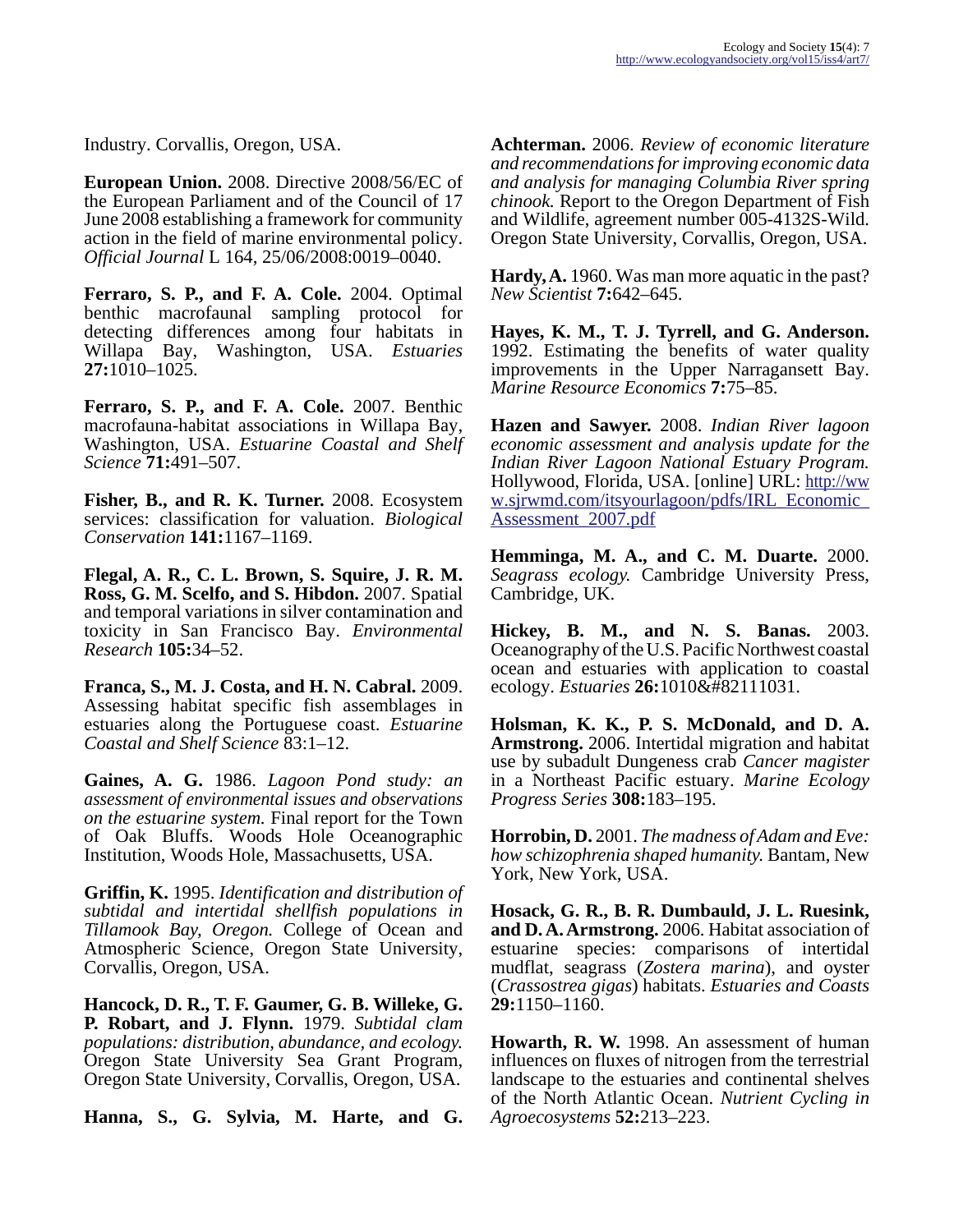**Huppert, D. D., R. L. Johnson, J. Leahy, and K. Bell.** 2003. Interactions between human communities in the Pacific Northwest: trends and implications for management. *Estuaries* **26:**994–1009.

**Jackson, E., A. A. Rowden, M. Attrill, S. J. Bossey, and M. B. Jones.** 2001. The importance of seagrass beds as a habitat for fishery species. *Oceanography and Marine Biology: An Annual Review* **39:**269–303.1.

**Johnston, R. J., T. A. Grigulanus, J. J. Opaluch, M. Mazzotta, and J. Diamantedes.** 2002. Valuing estuarine resource services using economical and ecological models: the Peconic estuary system study. *Coastal Management* **30:**47–65.

**Jordan, S. J., L. M. Smith, and J. A. Nestlerode.** 2009. Cumulative effects of coastal habitat alterations on fishery resources: toward prediction at regional scales. *Ecology and Society* **14**(1): 16. [online] URL: [http://www.ecologyandsociety.org/vol14/](http://www.ecologyandsociety.org/vol14/iss1/art16/) [iss1/art16/](http://www.ecologyandsociety.org/vol14/iss1/art16/).

**Kennett, D. J., and J. P. Kennett.** 2006. Early state formation in southern Mesopotamia: sea Levels, shorelines, and climate change. *Journal of Island and Coastal Archaeology* **1:**67–99.

**Kroeger, T., and A. McMurray.** 2008. *Economic benefits of conserving natural lands—case study: Yaquina Bay Conservation Opportunity Area, Oregon.* Defenders of Wildlife, Washington, D.C., USA.

**Loomis, J., and L. Richardson.** 2007. *Benefit transfer and visitor use estimating models of wildlife recreation, species and habitats.* Department of Agriculture and Resource Economics, Colorado State University, Fort Collins, Colorado, USA. [online] URL: [http://dare.colostate.edu/tools/benef](http://dare.colostate.edu/tools/benefittransfer.aspx) [ittransfer.aspx](http://dare.colostate.edu/tools/benefittransfer.aspx).

**Lotze, H. K., H. S. Lenihan, B. J. Bourque, R. H. Bradbury, R. G. Cooke, M. C. Kay, S. M. Kidwell, M. X. Kirby, C. H. Peterson, and J. B. C. Jackson.** 2006. Depletion, degradation, and recovery potential of estuaries and coastal seas. *Science* **312:**1806–1809.

**Marshall, A.** 1890. *The principles of economics.* McMillan, London, UK.

**McFarlane, S. L.** 1999. *Bay scallops in Massachusetts waters: a review of the fishery prospects for future enhancement and aquaculture.* Barnstable County's Cape Cod Cooperative Extension, Southern Massachusetts Aquaculture Center, Amherst, Massachusetts, USA. [online] URL: [http://www.chilmarkma.gov/Pages/Chilmark](http://www.chilmarkma.gov/Pages/ChilmarkMA_BBoard/Archived%20News/FinalScallopReport.pdf) [MA\\_BBoard/Archived%20News/FinalScallopReport.](http://www.chilmarkma.gov/Pages/ChilmarkMA_BBoard/Archived%20News/FinalScallopReport.pdf) [pdf.](http://www.chilmarkma.gov/Pages/ChilmarkMA_BBoard/Archived%20News/FinalScallopReport.pdf)

**Millennium Ecosystem Assessment (MEA).** 2003. Ecosystems and human well-being: a framework for assessment. Island Press, Washington, D.C., USA.

**Millennium Ecosystem Assessment (MEA).** 2005. Ecosystems and human well being: Wetlands and water synthesis. World Resources Institute, Washington, D.C., USA.

**Nelson, E., G. Mendoza, J. Regetz, S. Polasky, H. Tallis, R.D. Cameron, K. M. A. Chan, G. C. Daily, J. Goldstein, P. Kareiva, E. Lonsdorf, R. Naidoo, T. H. Ricketts, and M. R. Shaw.** 2009. Modeling multiple ecosystem services, biodiversity conservation, commodity production, and tradeoffs at landscape scales. *Frontiers in Ecology and the Environment* **7:**4–11. [online] URL: [http://dx.doi.org/10.1890/08](http://dx.doi.org/10.1890/080023) [0023](http://dx.doi.org/10.1890/080023).

**Nilsson, C., C. A. Reidy, M. Dynesius, and C. Revenga.** 2005. Fragmentation and flow regulation of the world's large river systems. *Science* **308:**405– 408.

**Nordhaus, W.**. 2008. *A question of balance.* Yale University Press, New Haven, Connecticut, USA.

**Norgaard, R. B., C. Bode, and Values Reading Group.** 1998. Next, the value of God, and other reactions. *Ecological Economics* **25:**37–39.

**Parrish, J. K., and K. Litle.** 2001. Pacific Northwest Coastal Ecosystems Regional Study (PNCERS) 2000 annual report. NOAA, Coastal Ocean Programs, Silver Spring, Maryland, USA.

**Pendleton, L., P. Atiyah, and A. Moorthy.** 2007. Is the non-market literature adequate to support coastal and marine management? *Ocean and Coastal Management* **50:**363–378.

**Richardson, L., and J. Loomis.** 2009. The total economic value of threatened, endangered and rare